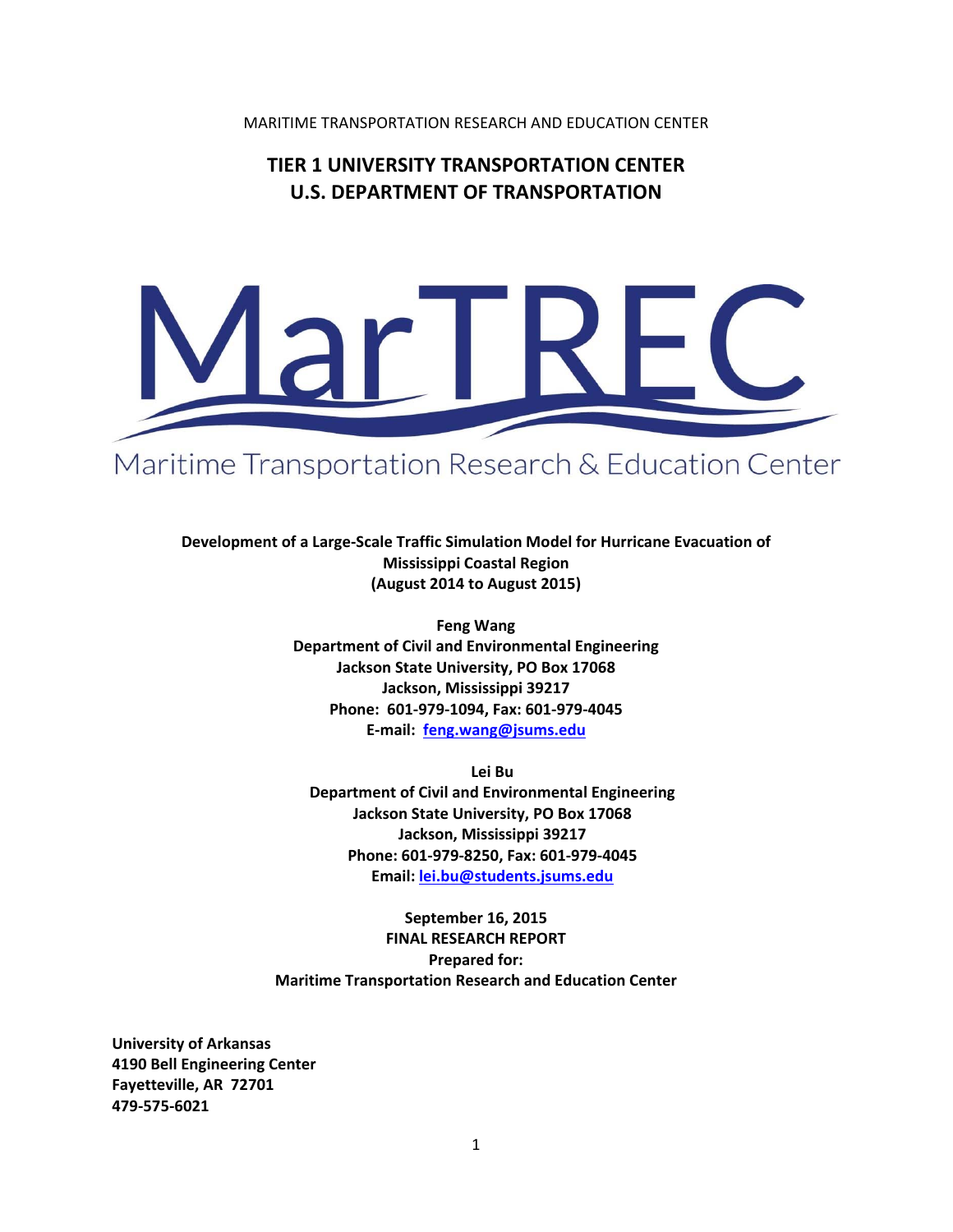# ACKNOWLEDGEMENT

*This material is based upon work supported by the U.S. Department of Transportation under Grant Award Number DTRT13‐G‐UTC50. The work was conducted through the Maritime Transportation Research and Education Center at the University of Arkansas.* 

# DISCLAIMER

*The contents of this report reflect the views of the authors, who are responsible for the facts and the accuracy of the information presented herein. This document is disseminated under the sponsorship of the U.S. Department of Transportation's University Transportation Centers Program, in the interest of information exchange. The U.S. Government assumes no liability for the contents or use thereof.*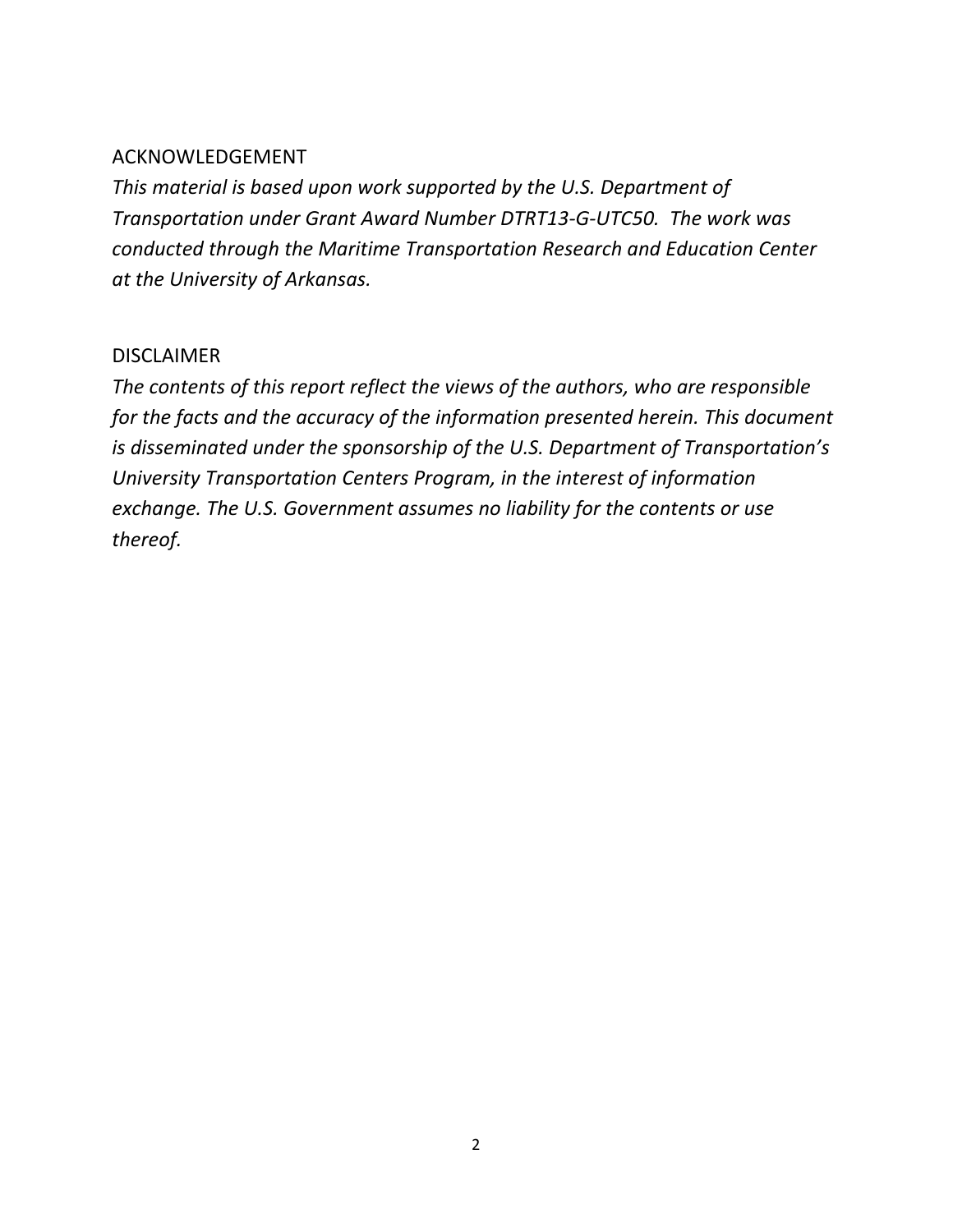#### **Executive Summary**

The project demonstrates the effectiveness of using a gate control strategy for traffic management in an emergency evacuation when people within a localized Protective Action Zone (PAZ) must be evacuated with a short notice. Selected nodes on the PAZ boundary with access and volume capacities could be treated as gates for evacuation traffic to be guided through with a higher priority over traffic using the non-gate nodes. In the study, an optimization process is sought to minimize the total travel cost of the evacuation trips with a gate control strategy while traffic constraints and network equilibriums are considered. The effectiveness of the model is first tested by the computation results drawn from an assumed evacuation network. The computation results show that the gate control strategy could improve the performance of an evacuation by reducing the numbers of conflicts in trip routes and traffic movements. Then, the model is tested in a case study of a real evacuation network in the Mississippi Gulf Coast region with nodes and links in several counties, respectively. The experimental study results show that the gate control strategy could achieve an effective evacuation operation and improve the performance of the evacuation by reducing average travel time in trip routes and conflicting traffic movements compared with a non‐gate situation where evacuation trips are conducted based on "shortest paths" without a gate control strategy.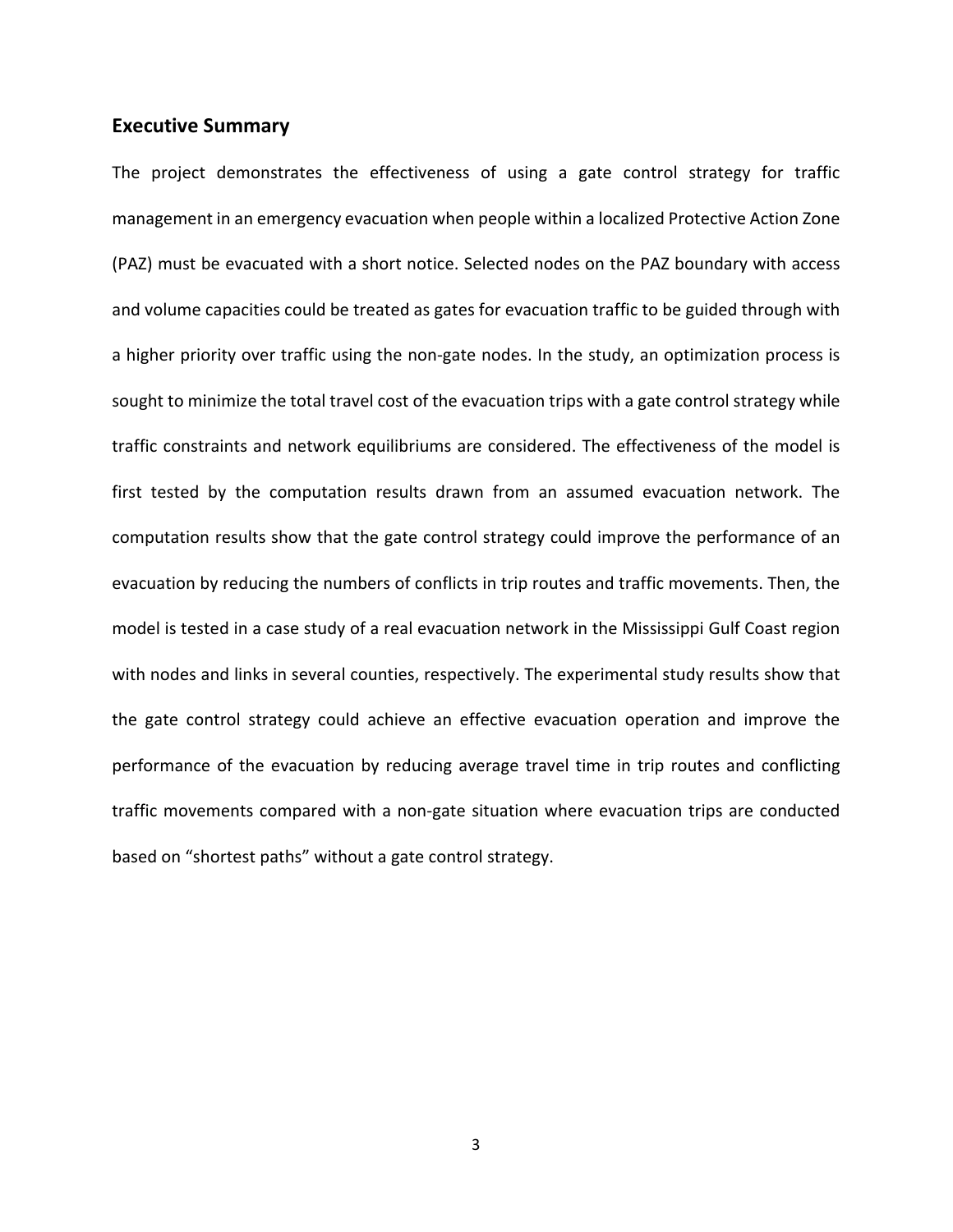# **1. Introduction**

A no-notice or short notice incident is one that occurs unexpectedly or with minimal warning which does not allow emergency responders sufficient time to prepare for it (*1, 2*). Evacuations that result from such incidents generally involve a large number of evacuees, possibly from more than one community or even jurisdiction, who need to move away from the at‐risk area as soon as possible. This will require intensive efforts on the roles of emergency managers, first responders, law enforcement officers, and transportation professionals to coordinate, guide, transport, and shelter the affected population.

In contrast to a natural disaster such as a hurricane or flood that may result in a large scale regional emergency evacuation, a man‐made incident such as a hazardous material spill due to a derailed train usually affects a localized area and only the population within the affected area needs to be evacuated. After a localized incident happens, normally the affected area of the incident with a boundary would be estimated and depicted with a confidence of safety, which is referred to as the Protective Action Zone (PAZ) or Evacuation Planning Zone (EPZ). In an evacuation study using traffic assignment simulations, a traffic assignment program tends to model the trip of an evacuee who seeks to leave the origin point within the PAZ for a safe destination point outside the PAZ as a "shortest path", which corresponds to a driver's behavior under a normal traffic operation condition (*3*). However, a reconsideration of the evacuation problem would reveal that the most effective strategy of evacuating a large number of people (in the format of vehicles hereafter) under a PAZ emergency evacuation situation would be a 2‐ stage process: 1) first move all the evacuees out of the PAZ in the least amount of total time, and 2) then starting from the boundary of the PAZ the evacuees continue on their trips to their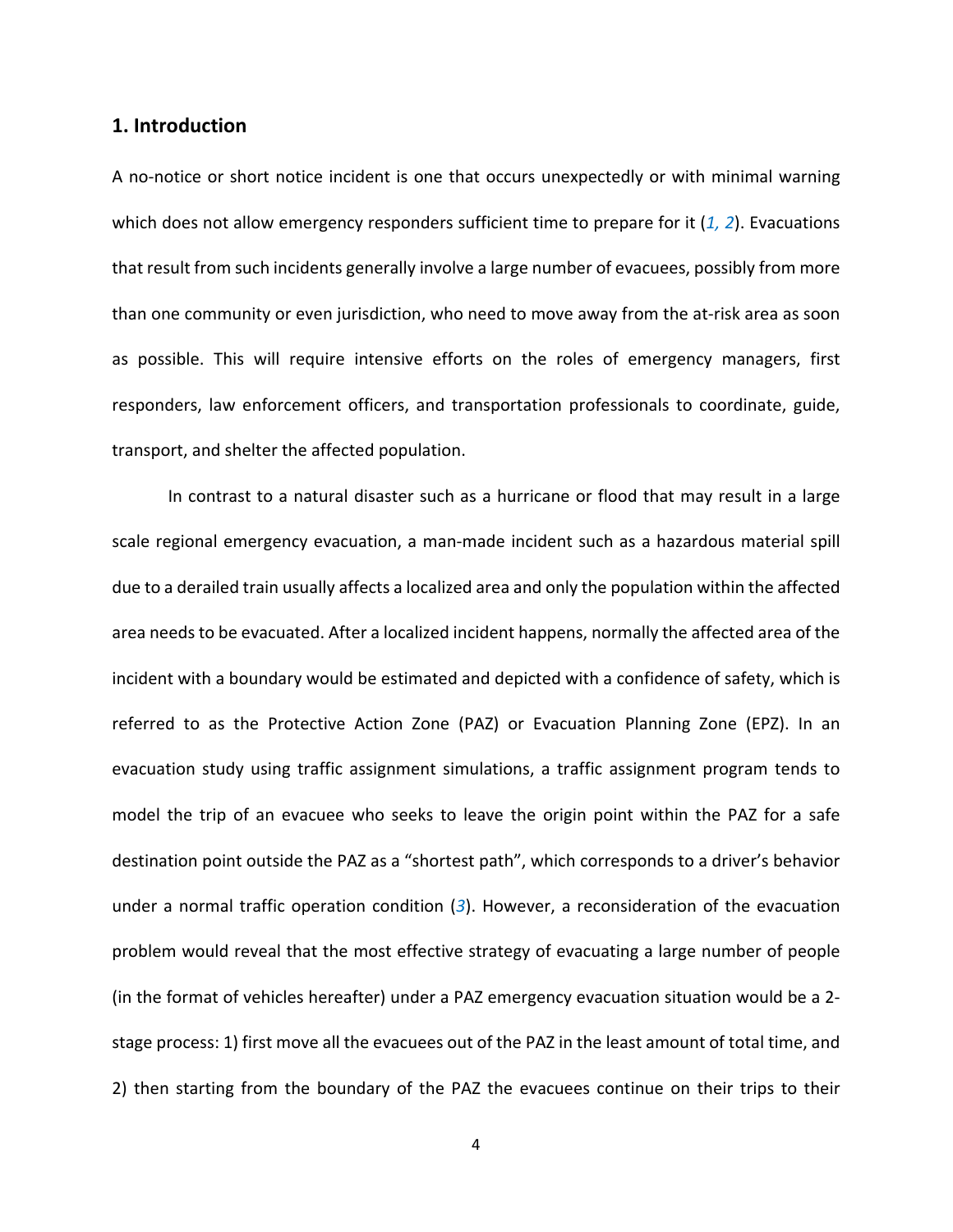destinations via their respective shortest paths. Intuitively, if every evacuee individually seeks the shortest path to leave the PAZ area for a safe destination, the possibility of conflicts of traffic movements among these "shortest" trip paths would be high considering the tremendous number of evacuation trips suddenly generated under a no-notice evacuation. These increased conflicts of traffic movements and trip paths can cause widespread cascading traffic congestion within the PAZ and hinder the evacuation effort. Instead of seeking shortest paths for the trip segments within the PAZ, evacuation traffic could be encouraged or guided to go through selected "gate" nodes on or near the PAZ boundary with large access and throughput capacities to reduce the otherwise conflicts of traffic movements and delays. The objective of this study is to develop a theoretical model for the gate traffic control strategy and to demonstrate the effectiveness of the gating strategy on reducing conflicts in evacuation trip paths and traffic movements in the PAZ of a no‐notice localized evacuation.

The remainder of this report proceeds as follows: After the literature reviews on emergency management for PAZ evacuation and shortest path based methods for evacuation studies in background, the study methodology and the gate control strategy are described in the next two sections. An optimization model for evacuation trip assignment with gate control for a PAZ network is formulated. The solutions of numerical experiments and the simulation runs using the dynamic traffic assignment model DTALite for different gate control scenarios are conducted and analyzed, respectively. Finally the report concludes with a summary of the findings of the study and recommendations for possible researches for the future.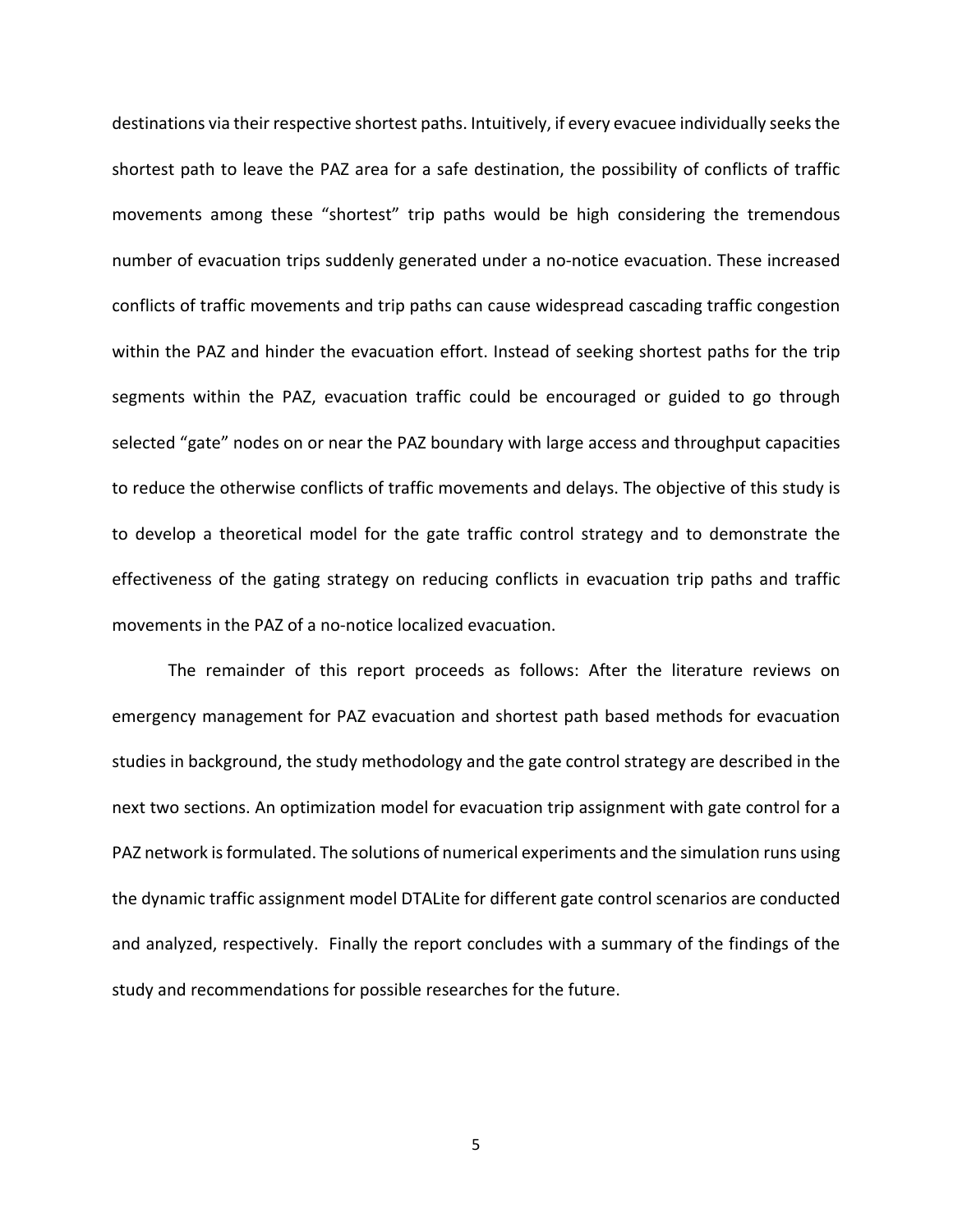# **2. Background**

An emergency evacuation aims to moving a large disaster affected population through a transportation network toward safer areas quickly and efficiently. In emergency and critical infrastructure management, the adoptions of optimal evacuation routes and effective traffic management strategies could well improve the evacuation performance by relieving heavy traffic congestion generated by the sudden surge of the evacuation traffic demand (*4*). For a no‐notice or short‐notice emergency evacuation, the evacuee's perception of emergency would be very time sensitive. Hence, how to develop an exit strategy for effectively moving the affected population out of the PAZ under a localized emergency scenario is the major research task of this study.

#### **2.1. Protective Action Zone of Emergency Incident**

Localized emergency evacuations due to chemical spill incidents were reported from time to time. The accidents involving release of more than 60 tons of chlorine were located at Festus, Missouri, Graniteville, South Carolina, and Macdona, Texas (*5*). To characterize the various chemical spills in history, Zhu et al. (*6*) developed the Chemical Spill Incident knowledge Base (CHESIBASE) to provide information of chemical spills that occurred in the past in the US and help guide the practice of chemical spill emergency management. Atmospheric transport and dispersion (AT&D) models using Computational Fluid Dynamics (CFD) modeling along with meteorological and atmospheric modeling and weather information to forecast path of the ongoing release of heavy toxic gas such as pressurized liquefied chlorine have been made available to emergency managers (*7*). Six of such models, widely‐used for dense gas dispersion,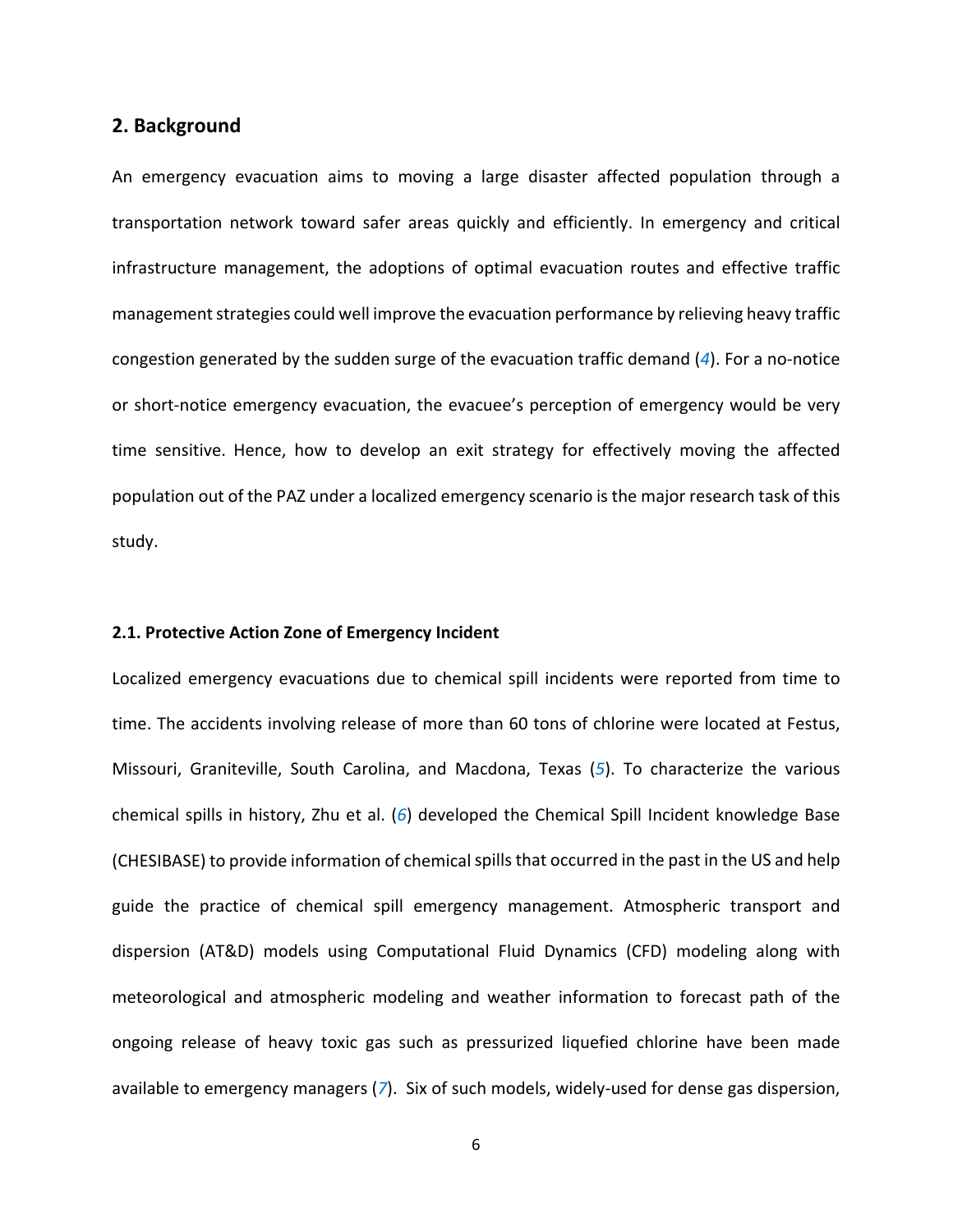are ALOHA, HGSYSTEM, SLAB, SCIPUFF, PHAST, and TRACE. After a spill incident, these dispersion models can be run in minutes to depict the affected area with a boundary outlined. The information on the PAZ area can help the emergency management agency assess the scope of an evacuation action (*5*).

Clearly, from an emergency manager's perspective, the priority would be to move the affected population out of the PAZ as soon as possible, and once an evacuee reaches the boundary of the PAZ the evacuation of the particular evacuee is considered accomplished even if the evacuee may have a reminder trip segment before reaching the trip destination at home or a shelter. Unfortunately, the difference of priority in treating the trip segment inside the PAZ and the trip segment outside the PAZ was not adequately considered in many evacuation studies.

#### **2.2. Traffic Assignment Methods for Evacuation Studies**

The modeling and design of a more effective emergency evacuation plan has been rigorously investigated using simulation programs (*3, 8, 9, 10*) since the early studies dealing with traffic management under emergency conditions. These studies shared some similarities in traffic assignment procedures. Evacuation demand in terms of origin‐destination (O‐D) matrix was determined for each evacuation scenario and a GIS based roadway network was available for a simulation program to assign traffic for each trip O-D pair. The result of the traffic assignment was a trip trajectory, which is a "shortest path" with a sequence of nodes and links connecting the origin to the destination. These studies considered shortest‐path traffic assignments for the whole routes of all evacuation trips even under a PAZ situation.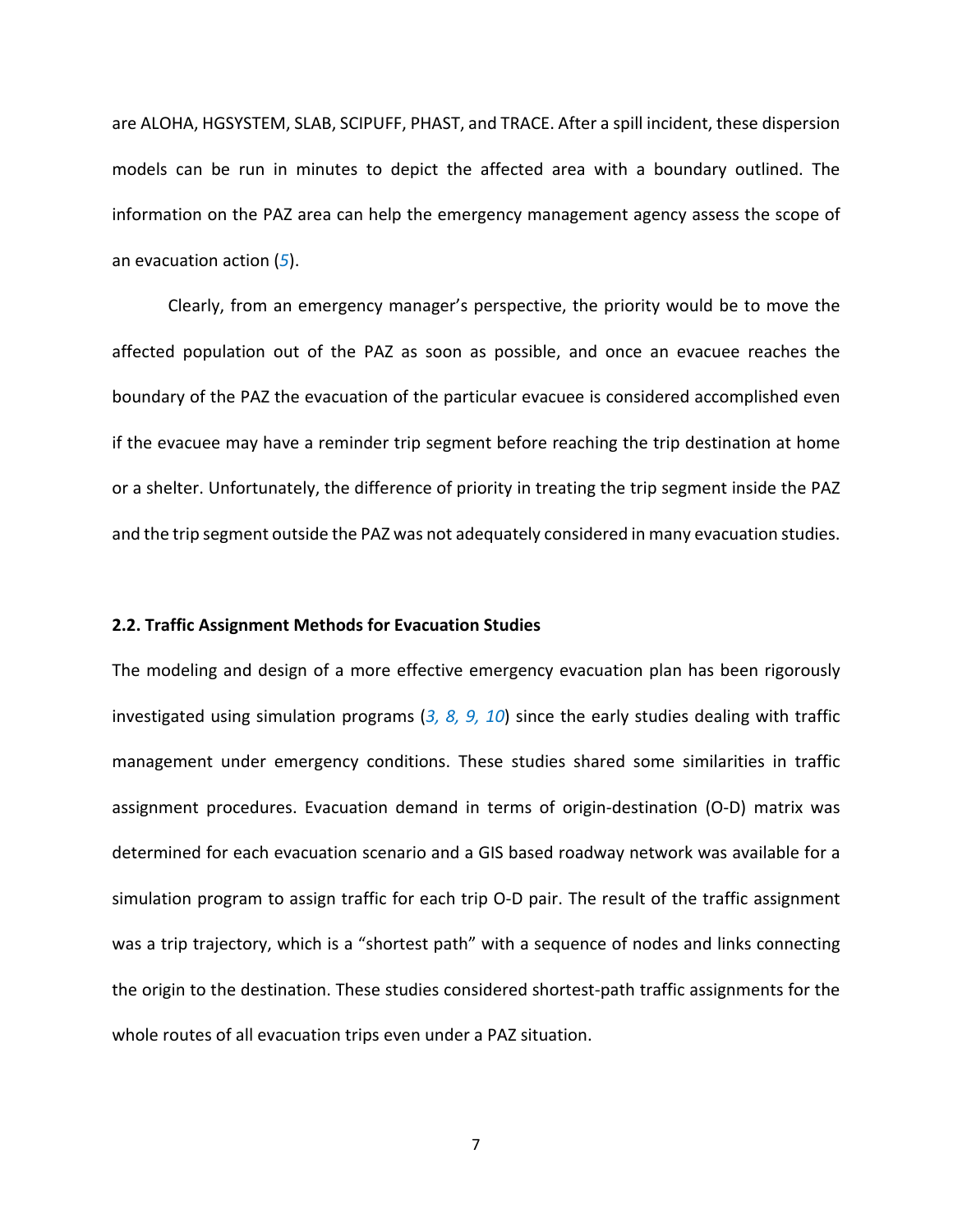In contrast, the following two studies considered the priority in the evacuation trip segments inside the PAZ. Lu et al. (*11*) developed a Super Node‐based Trip Generator (SNTG) algorithm to generate an OD matrix in evacuation traffic assignments for the proposed Multiple‐ Source‐Nearest‐Destination Shortest Path (MSNDSP) problem. In the study, the destinations were assigned to the exits of the affected area by assuming a super-node and ignoring the travel to the real destinations outside the affected area. Zheng et al. (*12*) developed an optimal evacuation strategy for assigning vehicular traffic flow route based on an optimization– simulation approach. Evacuees would follow optimal routesto safe locations outside the affected zone and then select behaviorally realistic routes to their final destinations.

Furthermore, according to the study of Murray‐Tuite et al. (*13*) and Lindell and Prater (14), in emergency evacuation, evacuees often seek familiar routes instead of selecting the routes contributing to relieve the traffic congestion and decrease the travel cost. Meanwhile, as individual drivers all attempted to use shortest routes of their own, some or all of the road network links and intersections on evacuation routes become over utilized due to unresolved conflicts of traffic movements, which caused traffic congestion and potential blocking along the routes in the evacuation zone (*15*). These study results have well suggested that aggregate optimization of traffic assignments and route selection overweighed individual "shortest paths" and the importance of traffic guidance for evacuation traffic even under a no-notice localized evacuation situation.

# **3. Methodological Approach**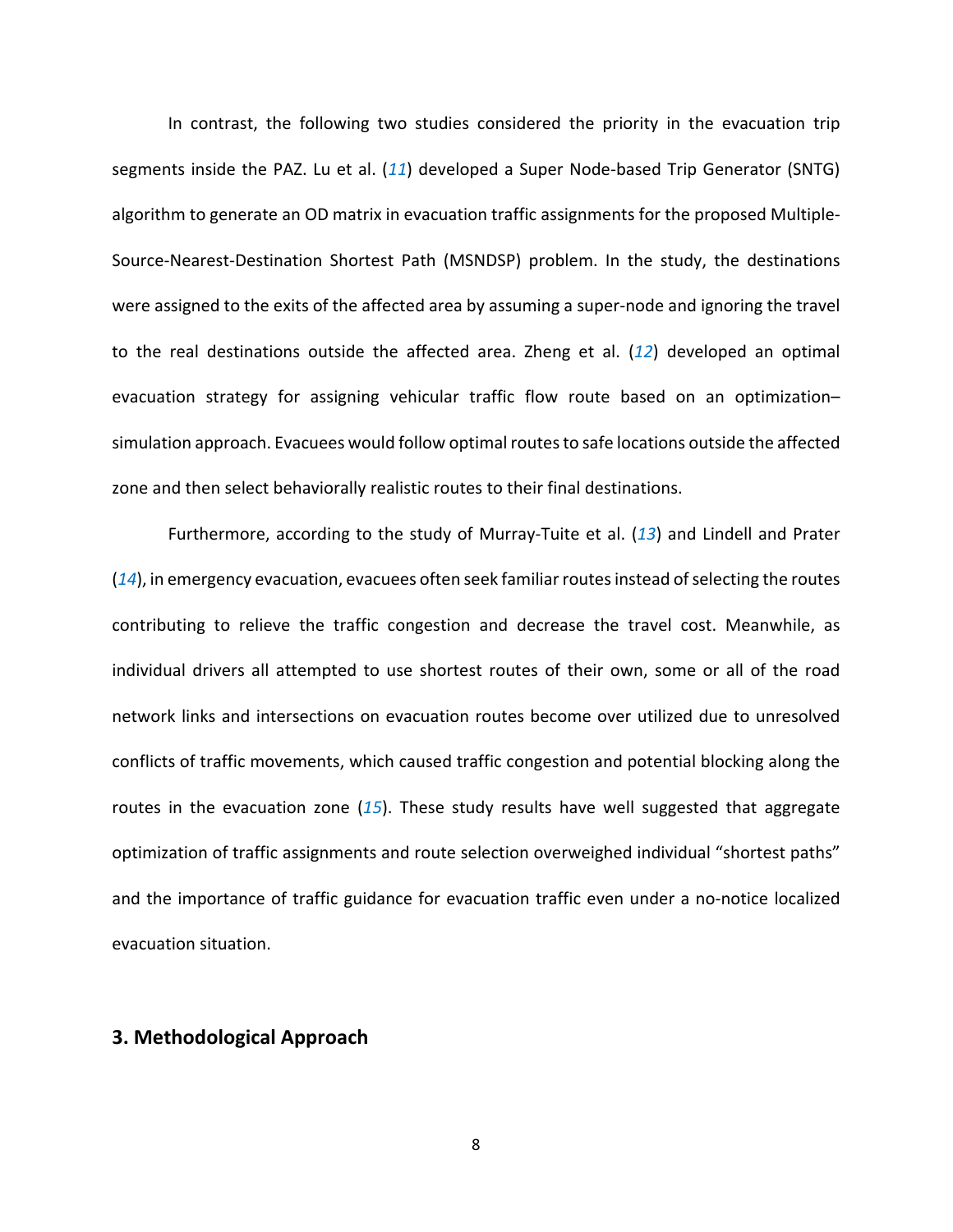In this study, a simplified roadway network with origin nodes inside the PAZ, destination nodes outside the PAZ, boundary nodes on or near the boundary of the PAZ zone, and links connecting the nodes was created along with defined evacuation traffic demand for each of the O‐D pairs to emulate a PAZ evacuation situation. A gate control strategy was developed to set selected nodes on the PAZ boundary with large capacities as the main egress nodes to guide a majority of the evacuation traffic to leave the PAZ through the designated egress nodes to possibly speed up by reducing the traffic conflicts on the routes. Hence, this study sought an optimization process to obtain the optimal traffic route assignments for an evacuation network implemented with the gate control strategy to minimize the total travel cost for the evacuation trips inside and outside the PAZ zone by reducing conflicts of traffic movements and trip routes inside the PAZ.

#### **3.1. Gate Control Strategy in Evacuation Network**

In the proposed gate control strategy, a node on the PAZ zone boundary having a large volume capacity can be set as an evacuation egress gate, for example an arterial intersection, or an entrance to a freeway ramp. In modeling the network, the following steps will be taken to set a node on the PAZ boundary as a gate node: (1) Increase the capacity of the gate node, including the inbound links and the outbound links; and (2) Reduce the node capacities for the non‐gate nodes on PAZ boundary, including the inbound links.

The gating strategy is schematically described in FIGURE 1. An origin node is representing an origin zone, which is one of the traffic analysis zones (TAZ) inside or partially inside the PAZ zone. Evacuation traffic is generated from each of the TAZ zones. A destination node represents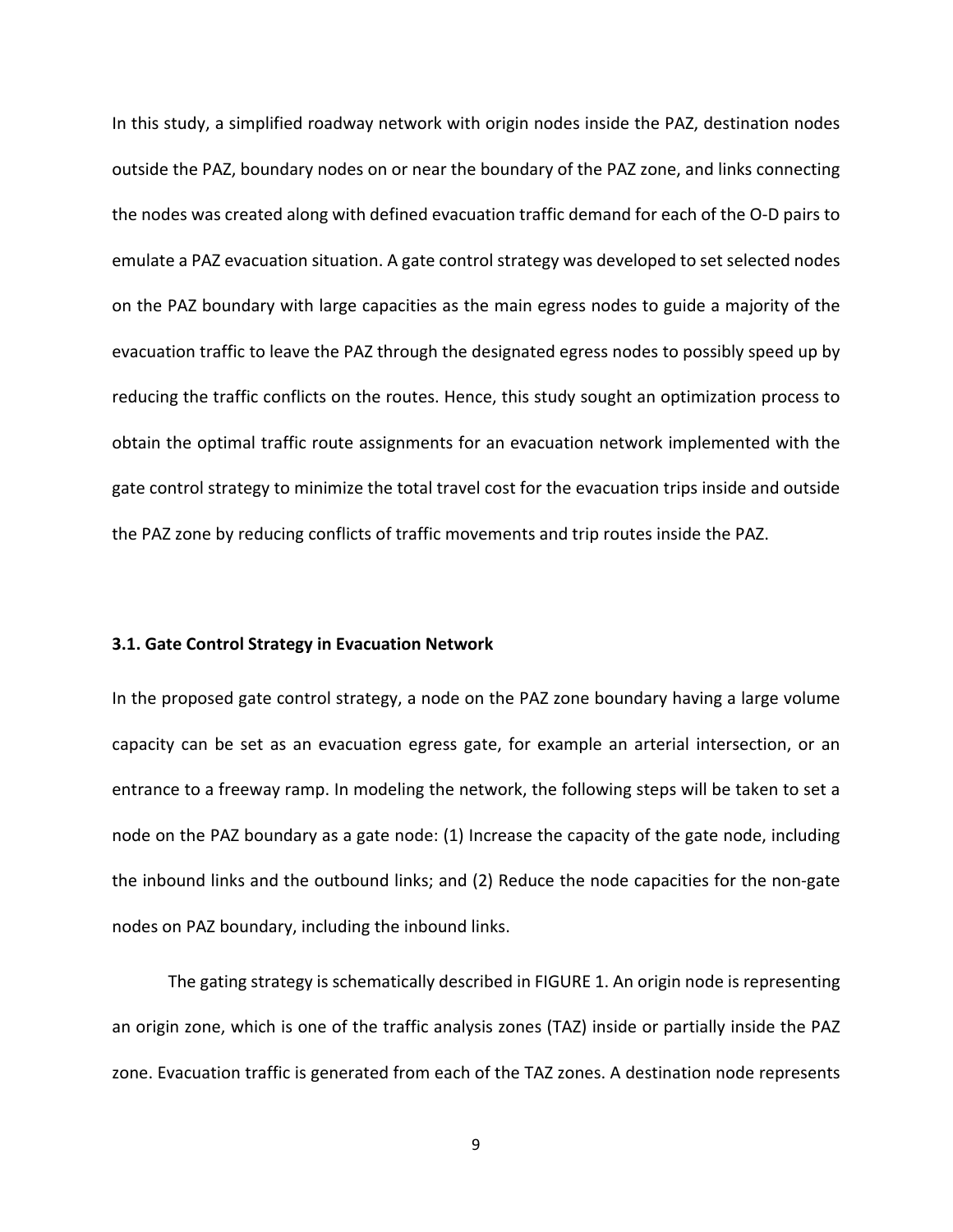a destination zone, where a home or a temporary shelter is located. A boundary node is a node located on the PAZ boundary separating the affected zones and the safe zones in the evacuation network of the problem.



(b) After using gating strategy

FIGURE 1 Schematic gating strategy in evacuation network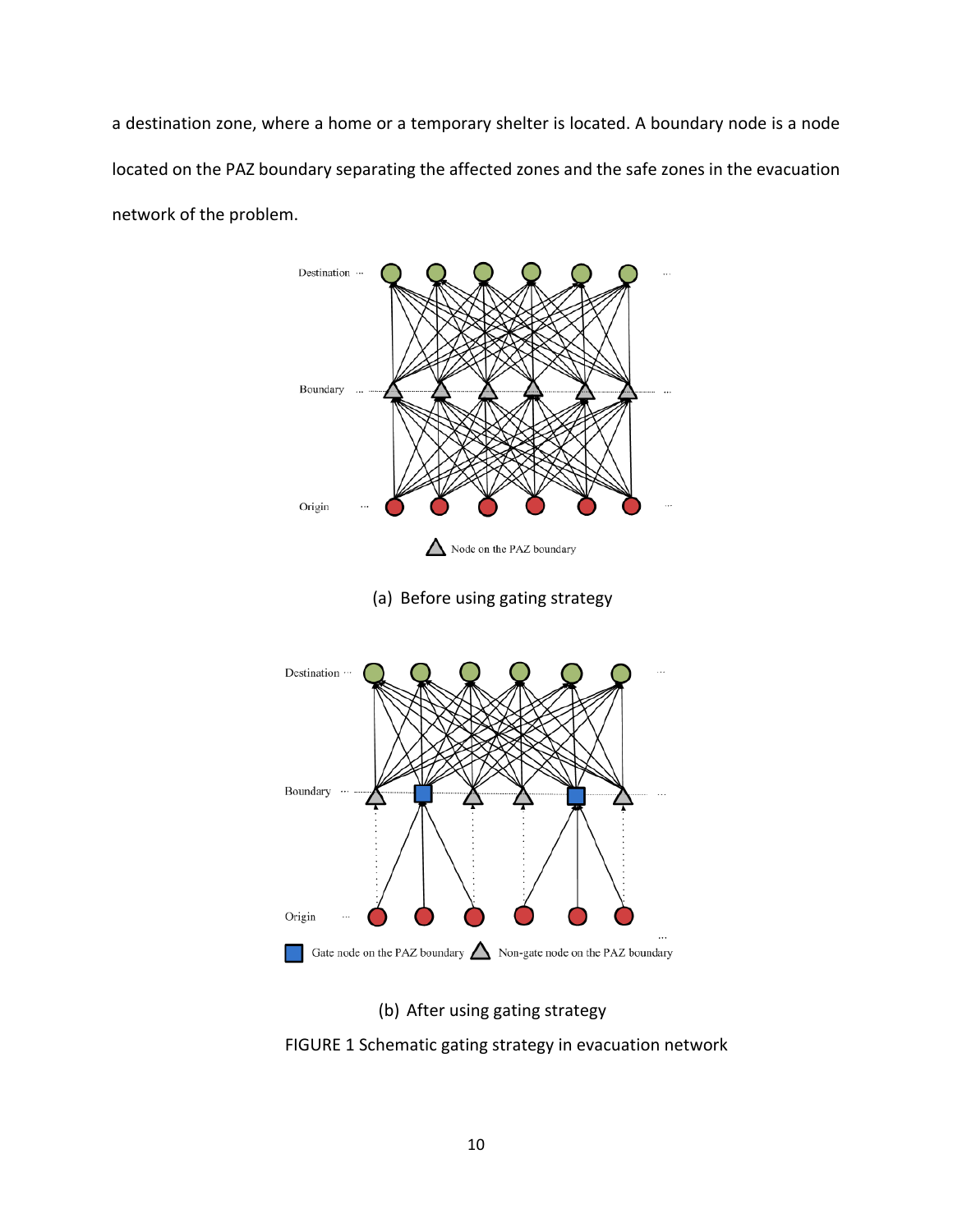The Figure shows the intuitional performance improvement after setting the gate nodes on the PAZ boundary for the evacuation need. FIGURE 1(a) shows the situation without setting any gate node. When the emergency incident happens, the evacueesfirst respond to the incident by "running away" (equivalently taking the shortest paths) from the origin zones in the affected area to their destination zones which are out of the PAZ zone. The evacuees can freely choose any route which they believe to be the shortest path without knowing whether the route in the PAZ is congested or not, and most likely the decision on the route is made in a big hurry and/or based on previous experience. As a result, there are tremendous numbers of movement conflicts due to the many route crossovers and therefore heavy congestion will be soon produced in multiple places in the PAZ. These points of congestion will decrease the evacuation traffic mobility and eventually the performance of the emergency evacuation.

FIGURE 1(b) shows that gates with large or increased volume capacities (contraflow operations strategy might be implemented if necessary) are selected and set among nodes on the boundary to help relieve the heavy congestion points in the PAZ. Under the gating strategy, evacuation trip routes are directed to go through designated gates to leave the PAZ and then continue to their destinations through the network outside the PAZ zone. Since the evacuation trips are guided to the designated gates based on traffic assignment method to minimize path crossovers, unnecessary conflicts of traffic movements are significantly reduced. It is noticeable that the gate nodes must have increased capacities to sustain the processing of the majority of the traffic. Meanwhile, the non‐gate nodes are still passable but may only allow limited traffic movements (with dashed lines in the Figure). Since the gating strategy aims to minimize path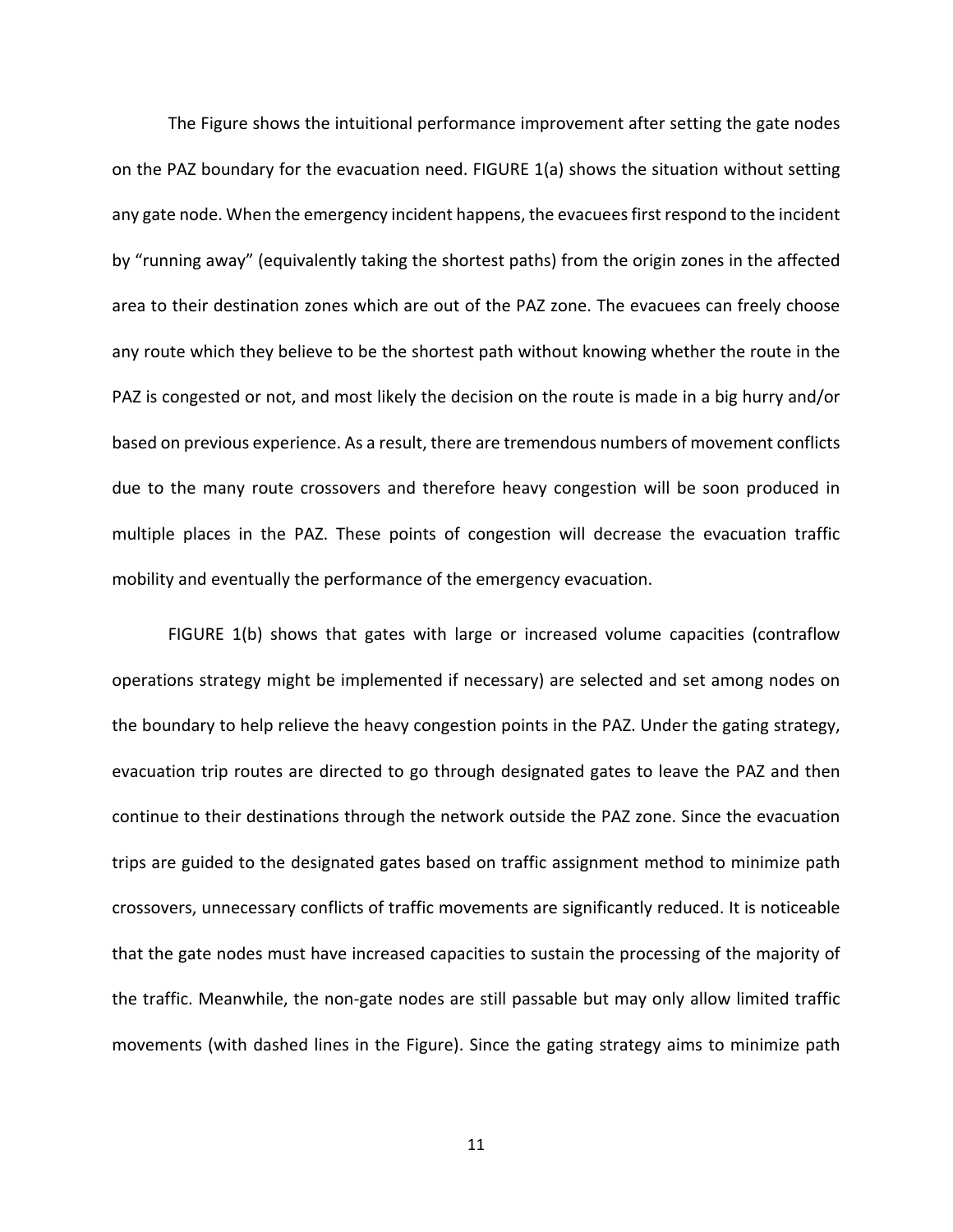crossovers and conflicts of traffic movements, the cascading effect of congestion could be controlled and the evacuation performance could be improved.

#### **3.2. Gate Control Configuration**

FIGURE 2 shows an illustration of the link capacity change before and after using the gate control strategy. In FIGURE 2(a), each of the inbound links such as link (A, 1), link (B, 1), and link (C, 1) or outbound links such as link (1, D), link (1, E), and link (1, F) to and from node 1 respectively has a volume capacity of 1000 vehicles per hour before implementing the gate control strategy.



FIGURE 2 Link capacity changes before and after using gate strategy

After applying the gate control strategy, for the node selected as a gate, all the inbound links and outbound links will increase capacity from 1000 vehicles per hour to 1400 vehicles per hour, as shown in FIGURE 2(b). For nodes on the boundary but not selected as gate nodes, all the inbound links will decrease volume capacity from 1000 vehicles per hour to 800 vehicles per hour.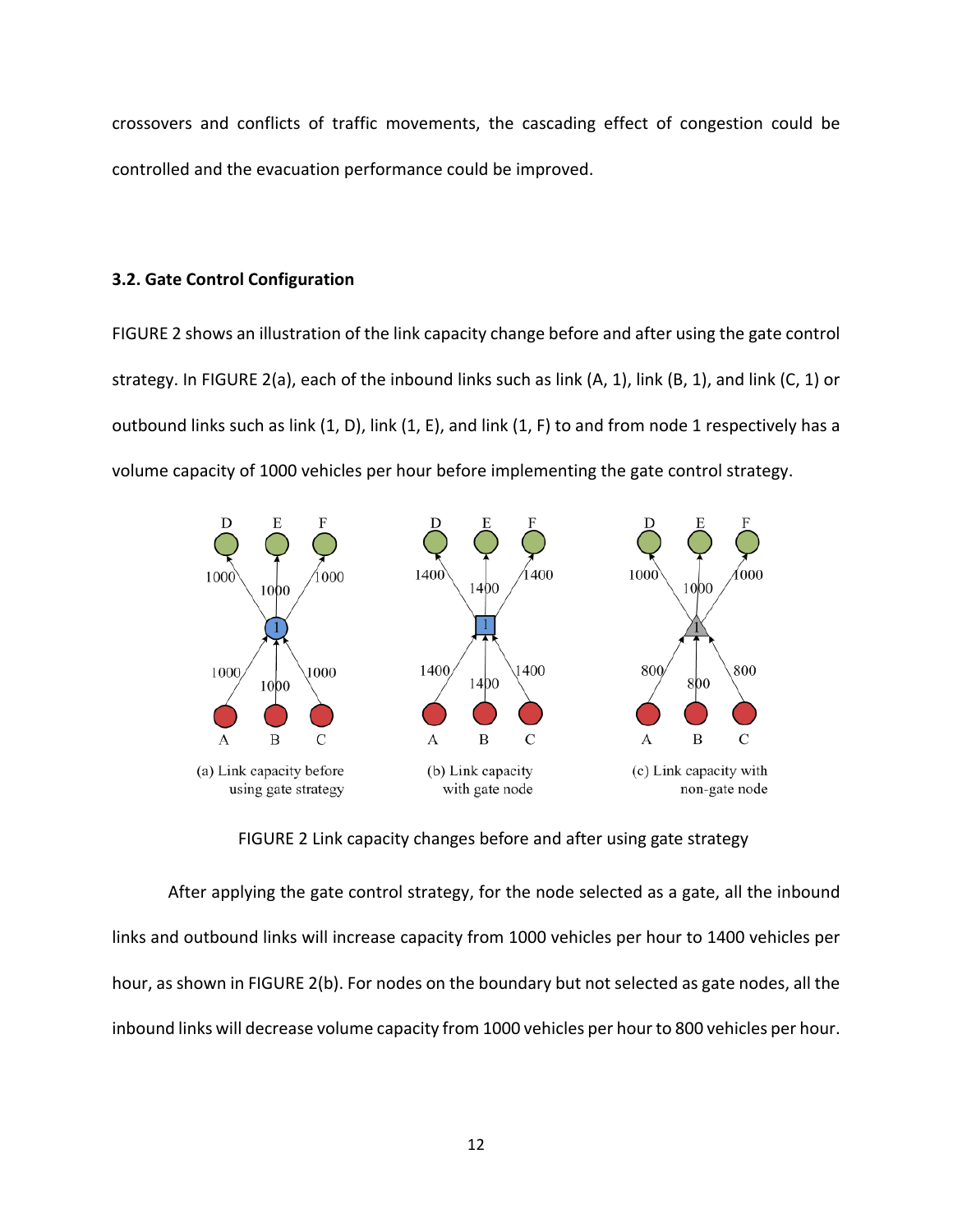As to the methods or technologies that can be used to increase node and link capacities, it has been a popular practice to enhance the throughput capacity of evacuation corridors by implementing the contraflow or lane reversal strategy and Intelligent Transportation System (ITS) devices such as a portable dynamic/variable message sign (DMS or VMS) board in evacuation traffic operations. On the other hand, capacity reduction can be easily implemented by restricting some traffic movements just like the traffic control for a work zone. It should also be noted that the aforementioned numbers for volume capacity and capacity change for a gate control strategy are only used as an example for the purpose of illustration. More parameter settings and scenarios were used in the modeling and the development of numerical experiments of the problem.

#### **3.3. Traffic Assignment Modeling**

In order to simplify the problem in study, we assume that all the links inbound and outbound of the nodes on the evacuation PAZ boundary could be implemented with either a contraflow or a work zone strategy. We also assume that necessary traffic control or traffic management strategy, such as law enforcement, dynamic/variable message signs (DMS/VMS) are available to be used in or around the PAZ in order to guide the evacuees to leave from the affected area through the gate egress nodes as smoothly as possible. In addition, we assume the traffic operations on all links of the model are in free‐flow conditions. Therefore, travel time for each link will not be related to the traffic volume of the link. A state dependent queuing model that considers saturation state near link/node capacity and congested flow of traffic will be used to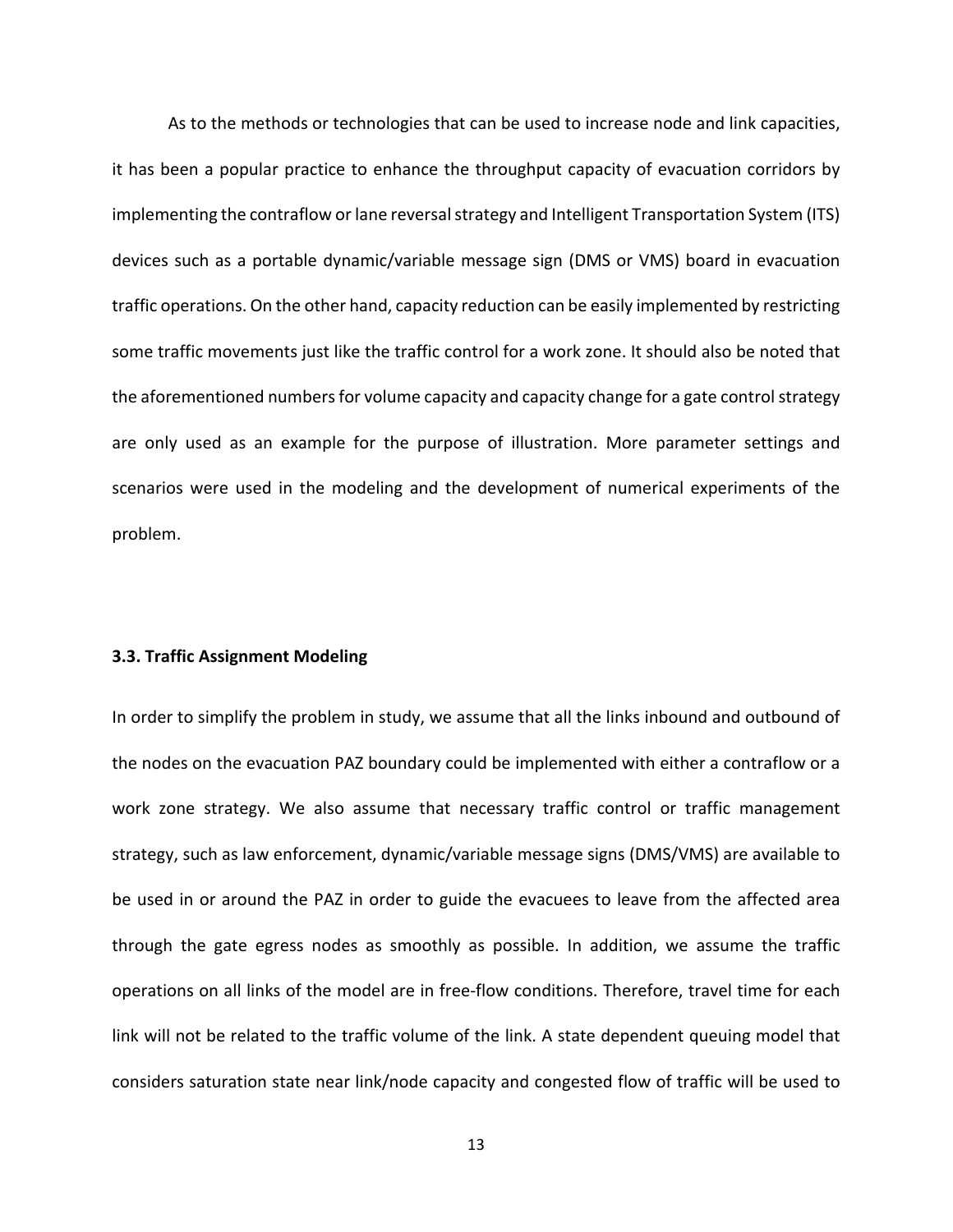relax this assumption for a future study of the problem. However, the simplifications made to the problem are still good enough to serve the research objective of the study.

The sets used in the model include:

- $N$  Set of nodes in the evacuation network;
- $O$  Set of origin nodes in the evacuation network;
- $D$  Set of destination nodes in the evacuation network;
- $M$  Set of intermediate nodes in the evacuation network;
- $E$  Set of links in the evacuation network;
- o Index of origins in the evacuation network,  $o \in O$ ;
- d Index of destinations,  $d \in D$ ;
- $m$  Index of intermediate nodes,  $m \in M$ ;
- *i*, *j* Indices of nodes in the evacuation network,  $i, j \in N$ ;
- $(i, j)$  Index of traffic link between adjacent nodes *i* and *j*,  $(i, j) \in E$ ;

The input parameters in the model include:

- $cap_{ij}$  General capacity of link  $(i, j)$  in the evacuation network;
- $\Delta cap_{ij}^+$  Capacity increase change of link  $(i,j)$  in the evacuation network;
- $\Delta ca p_{ij}^-$  Capacity decrease change of link  $(i,j)$  in the evacuation network;
	- $cap<sub>o</sub>$  Demand of the origin node *o* in the evacuation network,  $o \in O$ ;
- $cap_m$  Capacity of the intermediate node m in the evacuation network,  $m \in M$ ;
- $DE_{od}$  Evacuation trip demand between *o*-*d* in the evacuation network,  $o \in O$ ,  $d \in D$ ;
	- $c_{ij}$  Travel cost of link  $(i, j)$ .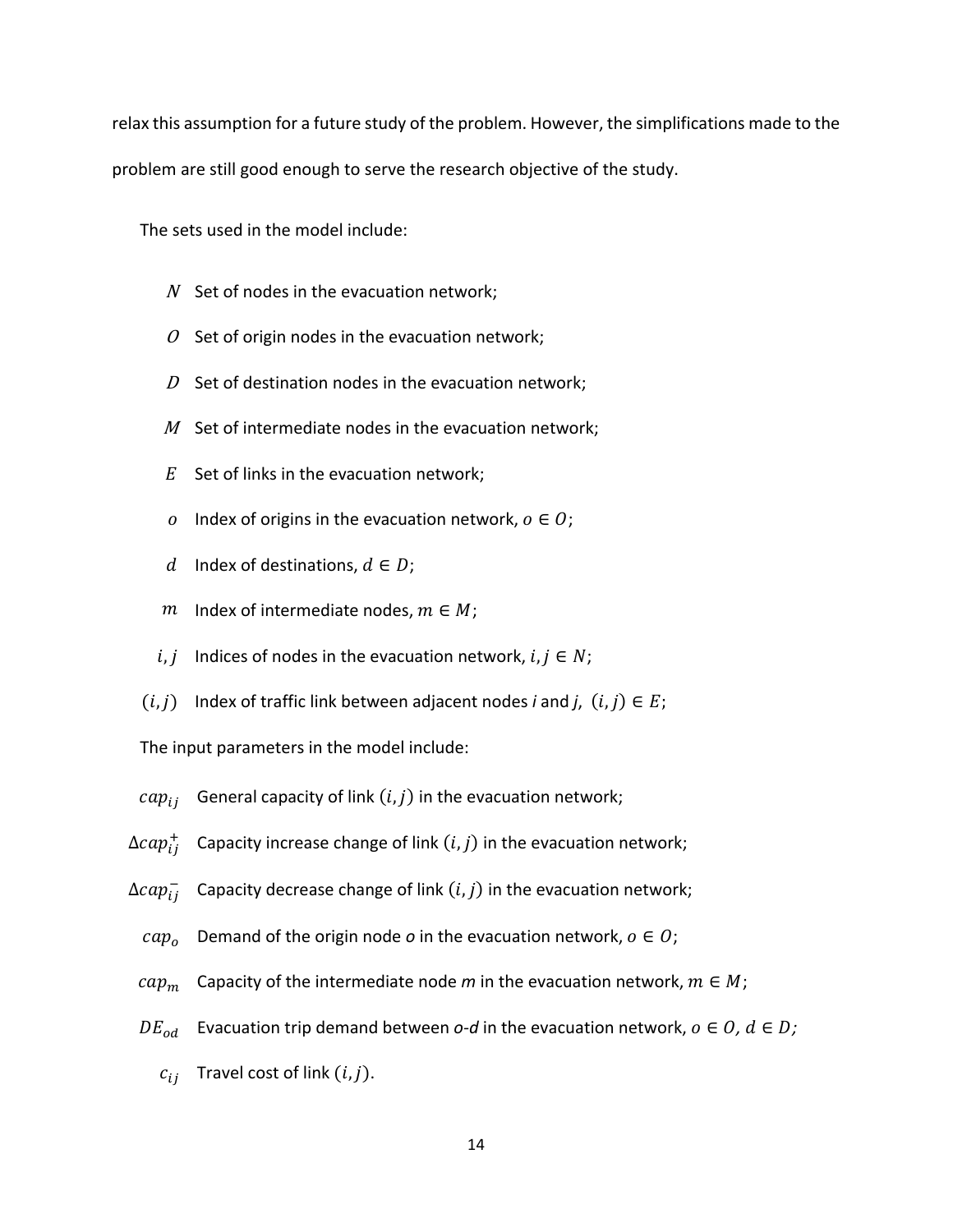The decision variable includes:

 $x_{odij}$  Evacuee volume from *o* to *d* on network link  $(i, j)$ .

In the model, there are flow equilibrium constraints, evacuation demand constraints, and link capacity constraints.

(1) Flow equilibrium constraints

$$
\sum_{i\in O}\sum_{j\in M}\sum_{o\in O}\sum_{d\in D}x_{odij} = \sum_{i\in M}\sum_{j\in D}\sum_{o\in O}\sum_{d\in D}x_{odij} = \sum_{o\in O}\sum_{d\in D}DE_{od}
$$
 (1)

$$
\sum_{o \in O} \sum_{d \in D} DE_{od} = \sum_{o \in O} cap_o \tag{2}
$$

Constraint (1) ensures that the total evacuation demand generated from all the origin nodes equals the total flow volume arriving at all the destination nodes, also equal to the total evacuation demand in the evacuation network. Constraint (2) is evacuation demand constraint.

$$
\sum_{o \in O} \sum_{d \in D} \sum_{i \in O} x_{odim} = \sum_{o \in O} \sum_{d \in D} \sum_{j \in D} x_{odmj} \quad \text{for } \forall m \in M
$$
 (3)

Constraint (3) ensures that the total flow volume from all the origin nodes to one intermediate node equals the total flow volume from that intermediate node to all the destination nodes.

$$
\sum_{j \in M} x_{\text{odoj}} = \sum_{i \in M} x_{\text{odid}} \quad \text{for } \forall \text{o} \in \text{O}, \forall \text{d} \in \text{D}, \tag{4}
$$

Constraint (4) ensures that each *od* demand is assigned to the intermediate nodes and the assigned volumes conserve during the traffic assignment.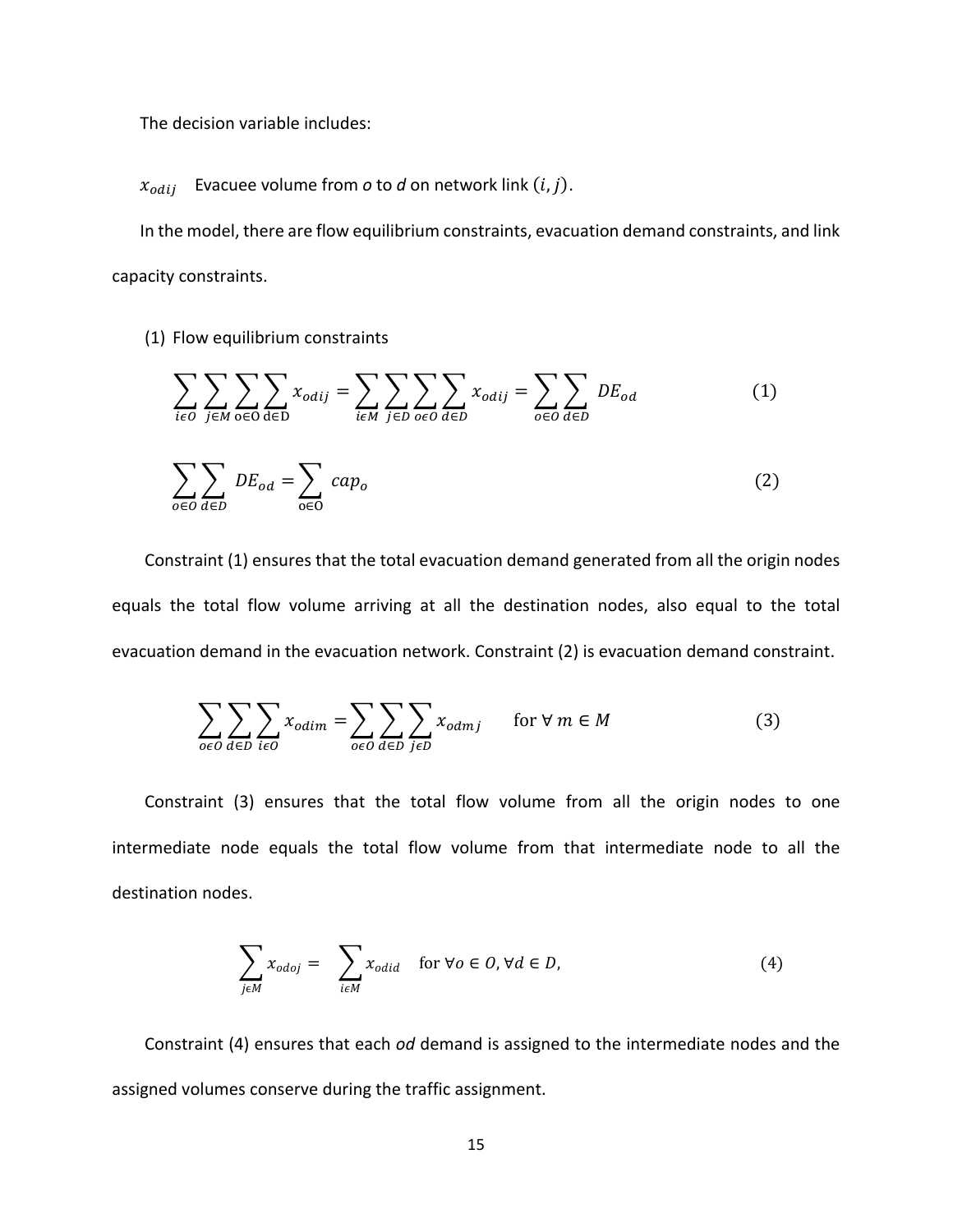(2) Link/Node capacity constraints

$$
\sum_{o \in O} \sum_{d \in D} x_{odij} \le cap_{ij} \quad \text{for } \forall (i, j) \in E
$$
 (5)

$$
\sum_{o \in O} \sum_{d \in D} \sum_{i \in O} x_{odim} \le cap_m \text{ for } \forall m \in M
$$
 (6)

Constraint (5) ensures that the total flow volume from o to  $d$  on link  $(i, j)$  could not exceed the capacity of that link  $(i, j)$ . Constraint (6) ensures the total volume to any intermediate note does not exceed the node capacity.

#### (3) Non‐negative and integer constraints

$$
x_{odij} \ge 0 \qquad \text{for } \forall o \in O, d \in D, \ \forall i, j \in N, i \ne j \tag{7}
$$

#### (4) Objective function

The objective of the model is to minimize the total travel cost in the evacuation network. The objective function is:

$$
min Z = \sum_{(i,j)\in E} \sum_{o\in O} \sum_{d\in D} c_{ij} x_{odij}
$$
\n(8)

#### (5) Solution of linear programming problem

The above optimization model including equations or formulations(1) through (8) is a typical linear programming problem that could be rewritten in the following matrix format:

$$
\min\{cx\} \text{ subject to: } Ax \ge b, x \ge 0
$$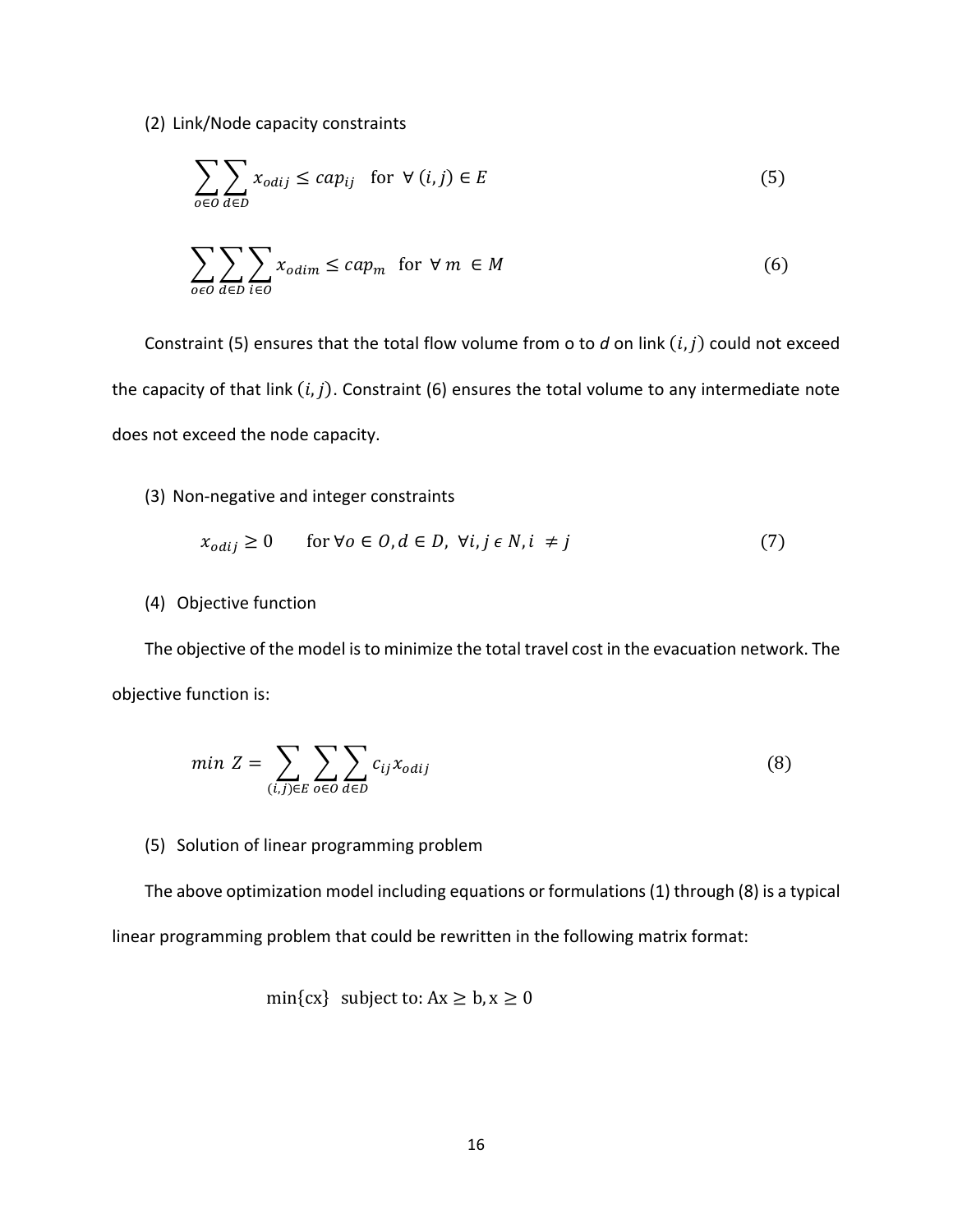where A is an m by n matrix, c an n-dimensional row vector, b an m-dimensional column vector, and x an n-dimensional column vector of variables or unknowns. The problem can be considered as an Integer Programming (IP) problem since the decision variables normally take integer values.

For different gate control scenarios, the following equation can be used to set the capacity of the links connected to a gate or a non‐gate.

$$
\tilde{cap}_{ij} = cap_{ij} + \Delta cap_{ij}^+ \cdot \delta_{ij}^+ - \Delta cap_{ij}^- \cdot \delta_{ij}^- \tag{9}
$$

$$
\delta_{ij}^+ + \delta_{ij}^- = 1 \tag{10}
$$

where  $\ c\widetilde{a}p_{ij}$  is the updated link capacity due to a specific gate control setting, and  $\delta_{ij}^+$  and  $\delta_{ij}^$ are 0-1 variables associated with the gate or non-gate status of a node on the PAZ boundary. If  $\delta_{ij}^+ = 1$ , (which means  $\delta_{ij}^- = 0$ ), the link  $(i, j)$  is associated with a gate node and is to increase the capacity by  $\Delta cap^+_{ij}$ . If  $\delta_{ij}^- = 1$  (and therefore  $\,\delta^+_{ij} = 0$ ), then link  $(i,j)$  is inbound associated with a non-gate node to decrease the capacity by  $\Delta cap^-_{ij}$ . Otherwise, capacity of link  $(i,j)$  is unchanged and should take the original general capacity value.

## **3.4. Traffic Conflict Evaluation**

For the traffic assignment results with the minimum total travel cost in the evacuation network, the degree of conflict of any two links of traffic flow will be evaluated by using the following formula: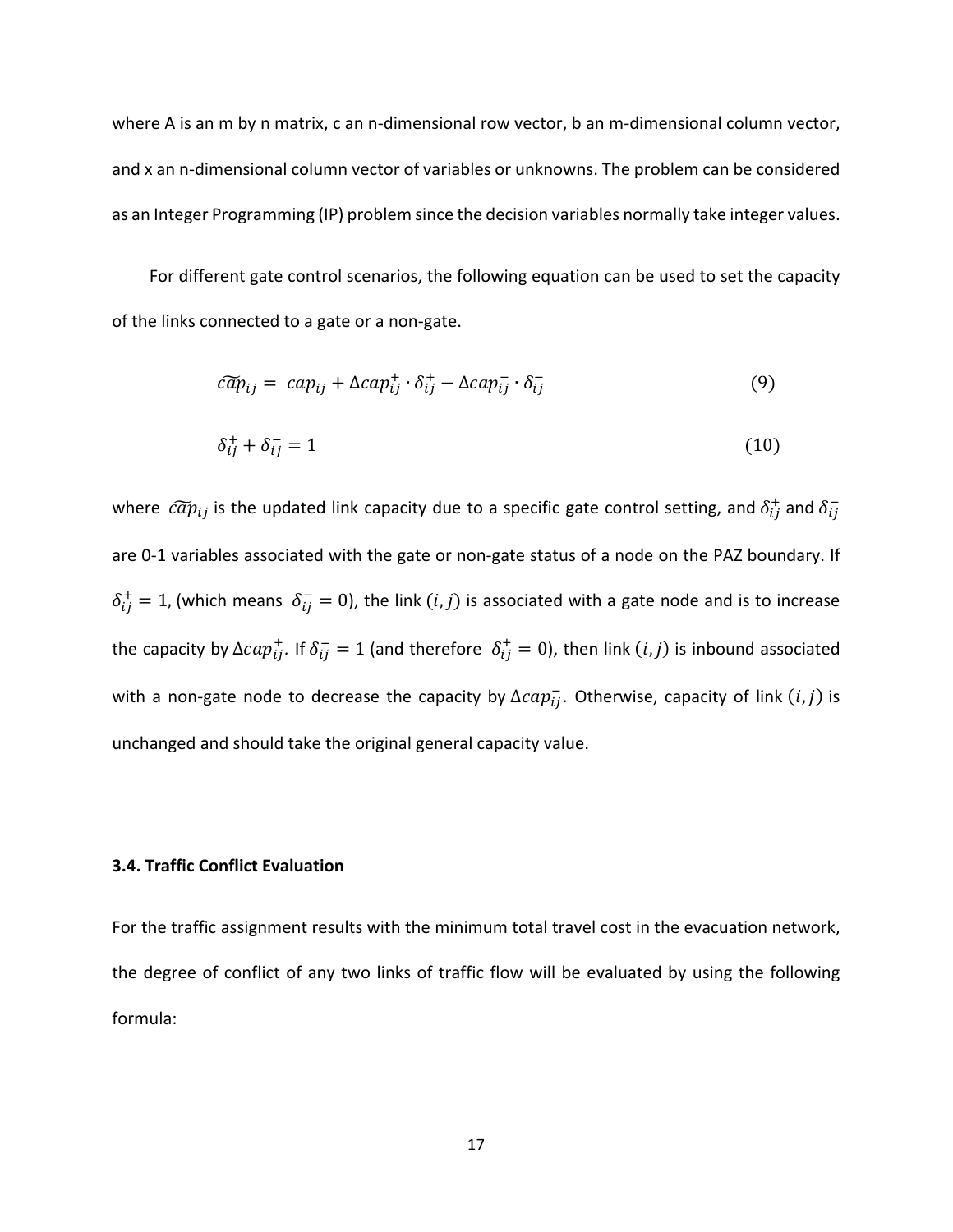$$
y = \sum_{i_1, i_2 \in O} \sum_{j_1, j_2 \in M} x_{(i_1, j_1)} \cdot x_{(i_2, j_2)} \cdot (\beta_{(i_1, j_1)(i_2, j_2)}) \tag{11}
$$

where, y is the degree of traffic flow conflicts throughout the network inside the PAZ.  $x_{(i_1,j_1)} =$  $\sum_{o \in O} \sum_{d \in D} x_{odi_1j_1}$  and  $x_{(i_2,j_2)} = \sum_{o \in O} \sum_{d \in D} x_{odi_2j_2}$  are the traffic flows on link (*i<sub>1</sub>, j<sub>1</sub>*) and link (*i<sub>2</sub>, j*<sub>2</sub>);  $\beta_{(i_1,j_1)(i_2,j_2)}$  is a 0-1 variable denoting whether or not link (*i*<sub>1</sub>, *j*<sub>1</sub>) and link (*i*<sub>2</sub>, *j*<sub>2</sub>) are conflicting with each other. If  $\beta_{(i_1,j_1)(i_2,j_2)}$  = 1, then traffic flows on link  $(i_1, j_1)$  and link  $(i_2, j_2)$  are conflicting with each other in their evacuation trip routes inside the PAZ zone; Otherwise  $\beta_{(i_1,j_1)(i_2,j_2)}=0$ . Equation (11) defines the total degree of traffic conflicts for the PAZ network as the summation of the products of all conflicting traffic flows within the PAZ network.



FIGURE 3 Traffic conflicts in PAZ evacuation network

The calculation of the total degree of traffic conflicts is explained and shown in FIGURE 3. There are two traffic flow conflicts in the network inside the PAZ. One is traffic flow conflict between link (B, 1) and link (A, 3), and the other one is traffic flow conflict between link (B, 2) and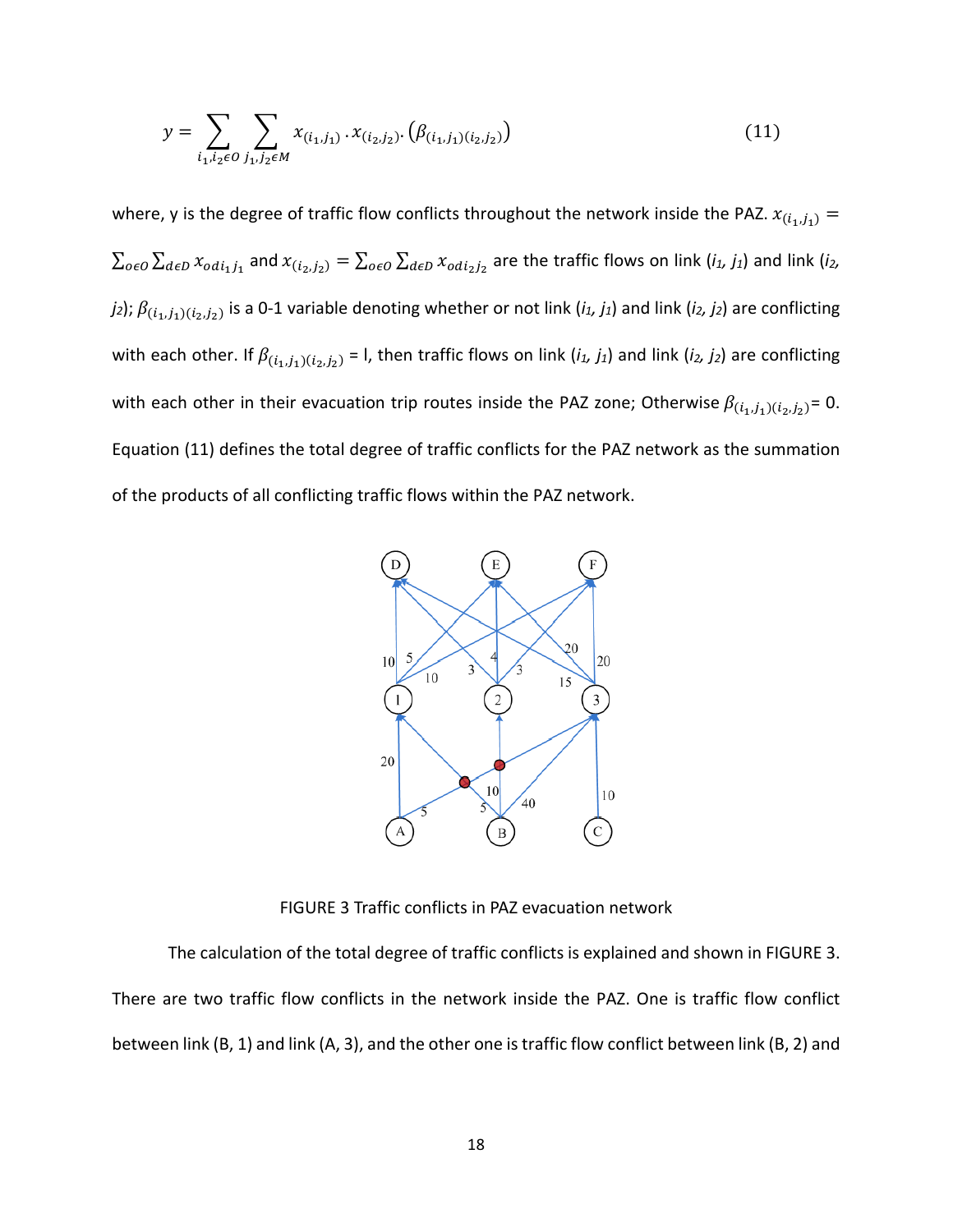link (A, 3). The flow volume is marked on each link in the Figure. The total traffic conflict degree is  $Y = 5 \times 5 + 5 \times 10 = 75$ .

# **4. Experiment Results**

#### **4.1. Experiment Results of Gate Control Plans**

Experiments on gate control plans were conducted first to find which node on the boundary would impact the evacuation performance in decreasing the total travel cost in the network shown in Figure 4 should the control be selected.



FIGURE 4 Network used in the numerical experiments

## *Model Objective Functions in Scenarios*

The computational result of the optimization objective function for different gate control plans along with the decreased link capacity for inbound links of non-gate nodes are shown in FIGURE 5. It should be noted that the reduced link capacity applied to the inbound links to all the non‐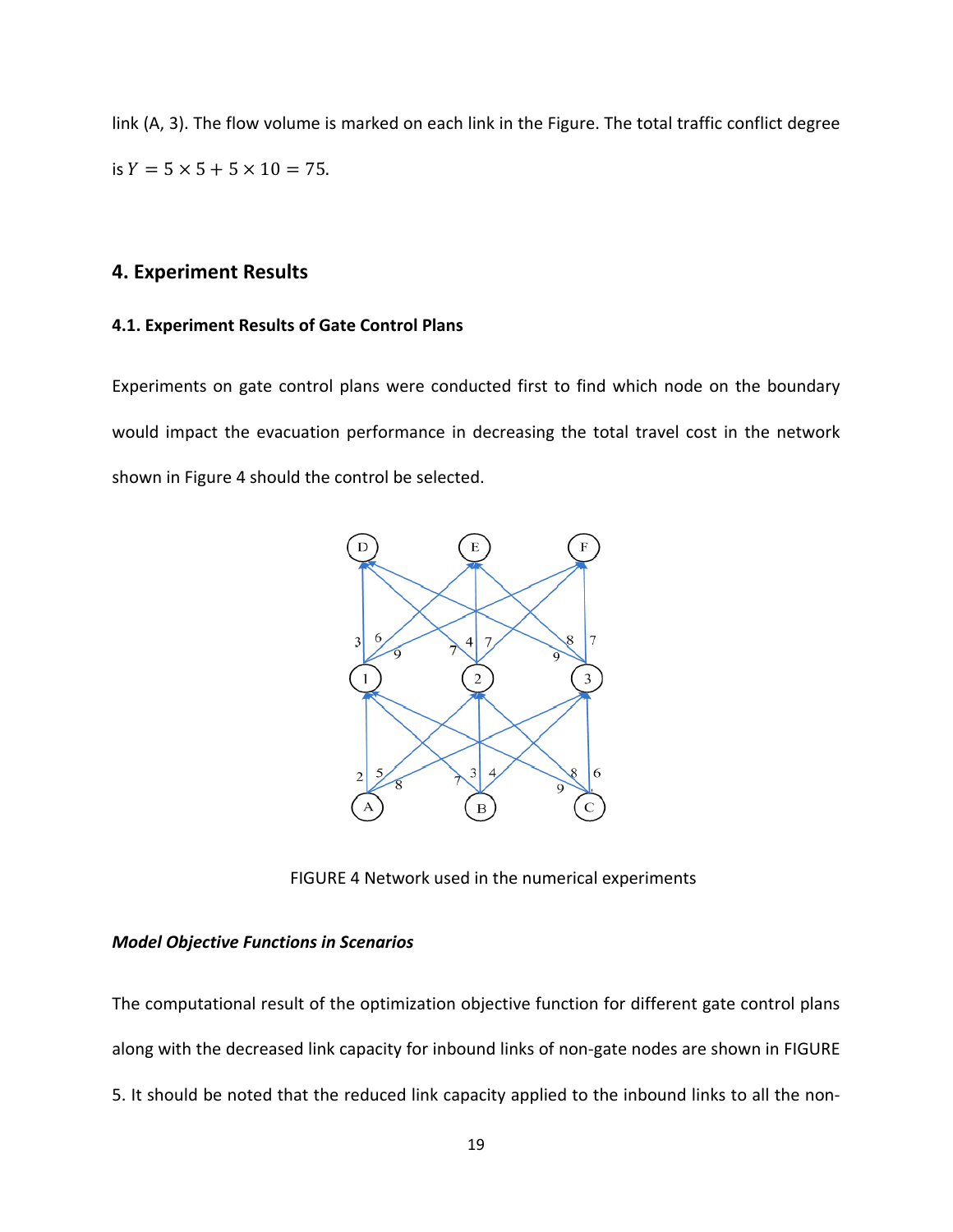gate nodes in the scenarios with gate controls, but not to the scenario without any gate control. The experiments' resultsin FIGURE 5 show that before using any gate control, the objective value was 57400, which is shown as a horizontal line serving as a benchmark reference for comparison. Apparently, each of the six scenarios with gate control could effectively improve the evacuation performance by obtaining a smaller total travel cost value than the benchmark of no gate control.



FIGURE 5 Objective function values of different gate control scenarios with decreased nongate link capacity

In FIGURE 5 it shows that the six gate control scenarios could reach a similar objective function value (the initial point for the gate‐control curves in the Figure), which means the gate control level of increased link capacity was not binding in the model constraints. Other parameters such as the node capacities may have become the binding constraints that prevented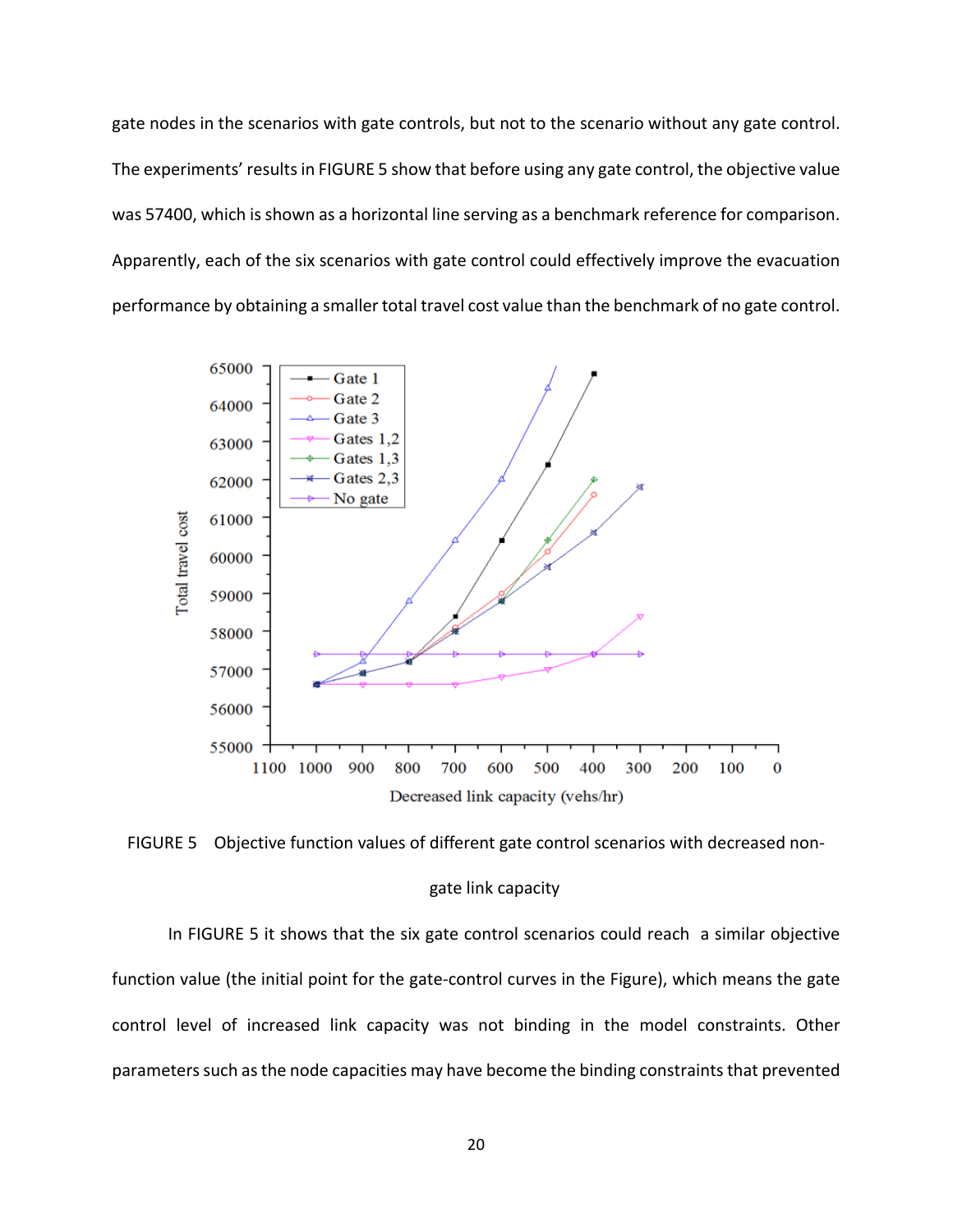the objective function from further going down even with more boundary nodes being included and configured as gate nodes. This result may suggest that a link capacity enhancing traffic control strategy such as a contra‐flow deployment on an evacuation corridor must be coupled or coordinated with proper traffic management strategies at important nodes such as an urban intersection (e.g., traffic signalization and/or law enforcement) or a ramp access point (e.g., ramp metering) to a freeway to increase the system network capacity in order to improve evacuation performance.

FIGURE 5 also shows that with the increased capacities of inbound and outbound links of the gate node(s), the reduction of the capacity of the inbound links to the non‐gate nodes increased the objective function values and therefore caused the increase of the total travel cost. This is quite understandable and expected to happen when the capacities of the inbound links were decreased due to traffic control. Therefore, in FIGURE 5, the objective function curves for the six gate‐control scenarios started from an initial value lower than the no‐gate scenario and then go up along with the reduction of inbound link capacity at the non-gate nodes, until surpassing the benchmark value for the no-gate scenario. However, the slopes of the climbing curves show that the scenarios with more than one gate node generally have smaller slopes than those of the scenarios with only one gate node. The scenario Gates 1, 2 is shown to have the smallest climbing slope which suggests the best gate control configuration among all the seven scenarios. The next best gate‐control scenario would be scenario Gate 2, due to its good performance as well as its advantage for requiring only one gate node in setting up.

#### *Degrees of Traffic Conflict in Scenarios*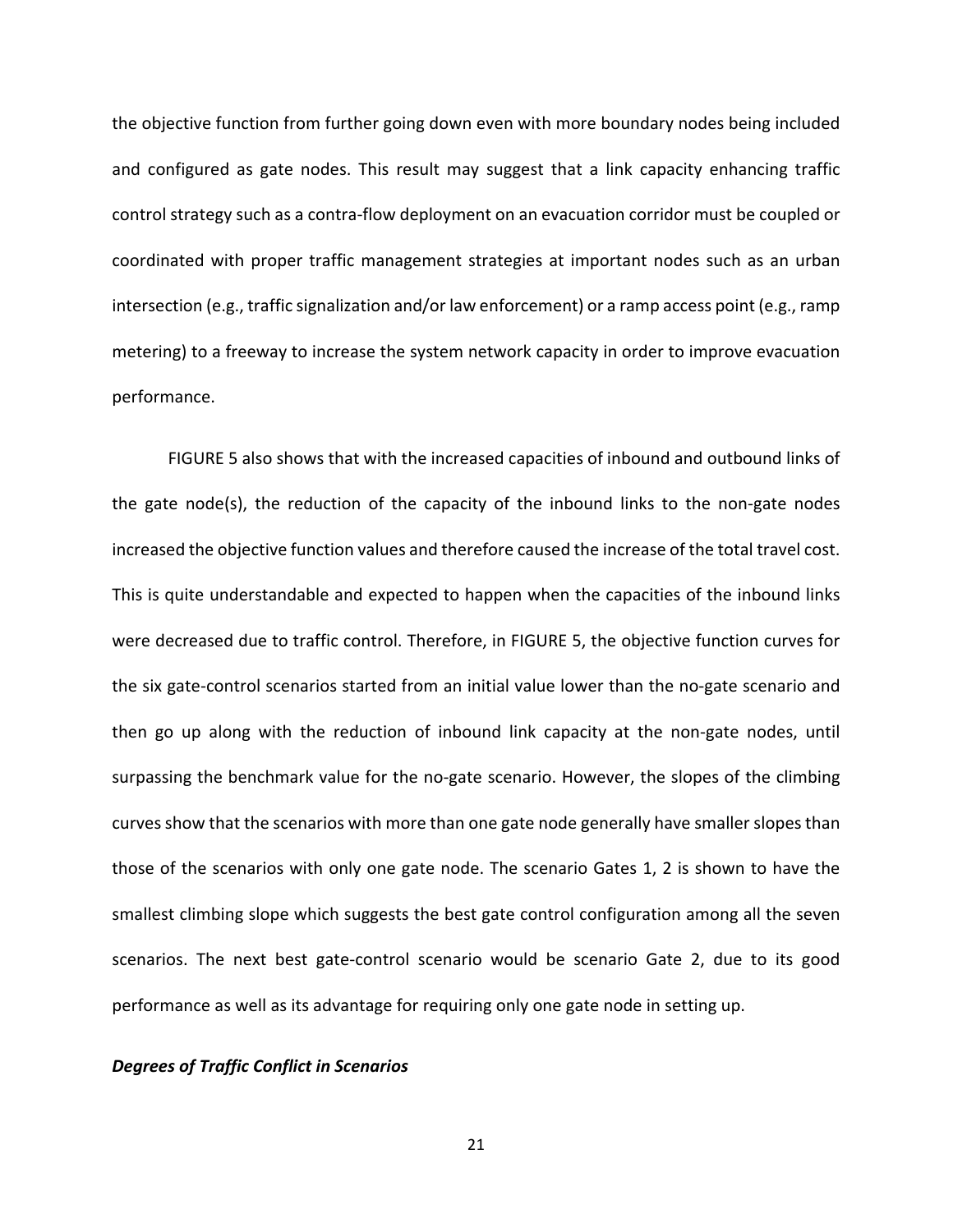The degrees of traffic conflict for the seven gate‐control scenarios were calculated using the model in Equation (11) and are listed in TABLE 1. For the six scenarios where at least one boundary node was configured for gate control, the degrees of traffic conflict for the experiments of reducing inbound link capacities for non-gate nodes are also listed in the table. The empty cells in TABLE 1 denote higher objective function values or total travel cost values than the benchmark value at the no gate control and accordingly degree of traffic conflict were not calculated for these situations.

| Scenario ID | Capacity of Non-gate Associated Links (veh/hr) |     |     |     |                          |     |     |
|-------------|------------------------------------------------|-----|-----|-----|--------------------------|-----|-----|
|             | 1000                                           | 900 | 800 | 700 | 600                      | 500 | 400 |
| No gate     | 208                                            | 208 | 208 | 208 | 208                      | 208 | 208 |
| Gate 1      | 152                                            | 158 | 128 |     | $\overline{\phantom{0}}$ |     |     |
| Gate 2      | 152                                            | 148 | 160 |     |                          |     |     |
| Gate 3      | 152                                            | 162 |     |     |                          |     |     |
| Gates 1,2   | 152                                            | 152 | 152 | 139 | 160                      | 162 | 160 |
| Gates 1,3   | 152                                            | 146 | 164 |     |                          |     |     |
| Gates 2,3   | 152                                            | 148 | 144 |     |                          |     |     |

TABLE 1 Degree of Traffic Conflict in the Network  $(x10^4)$ 

As shown in TABLE 1, the degree of traffic conflict result for the scenario with no gate control was valued the highest at 208×104, compared with the other scenarios with at least one boundary node configured with gate control. It is noticeable that the calculated values for the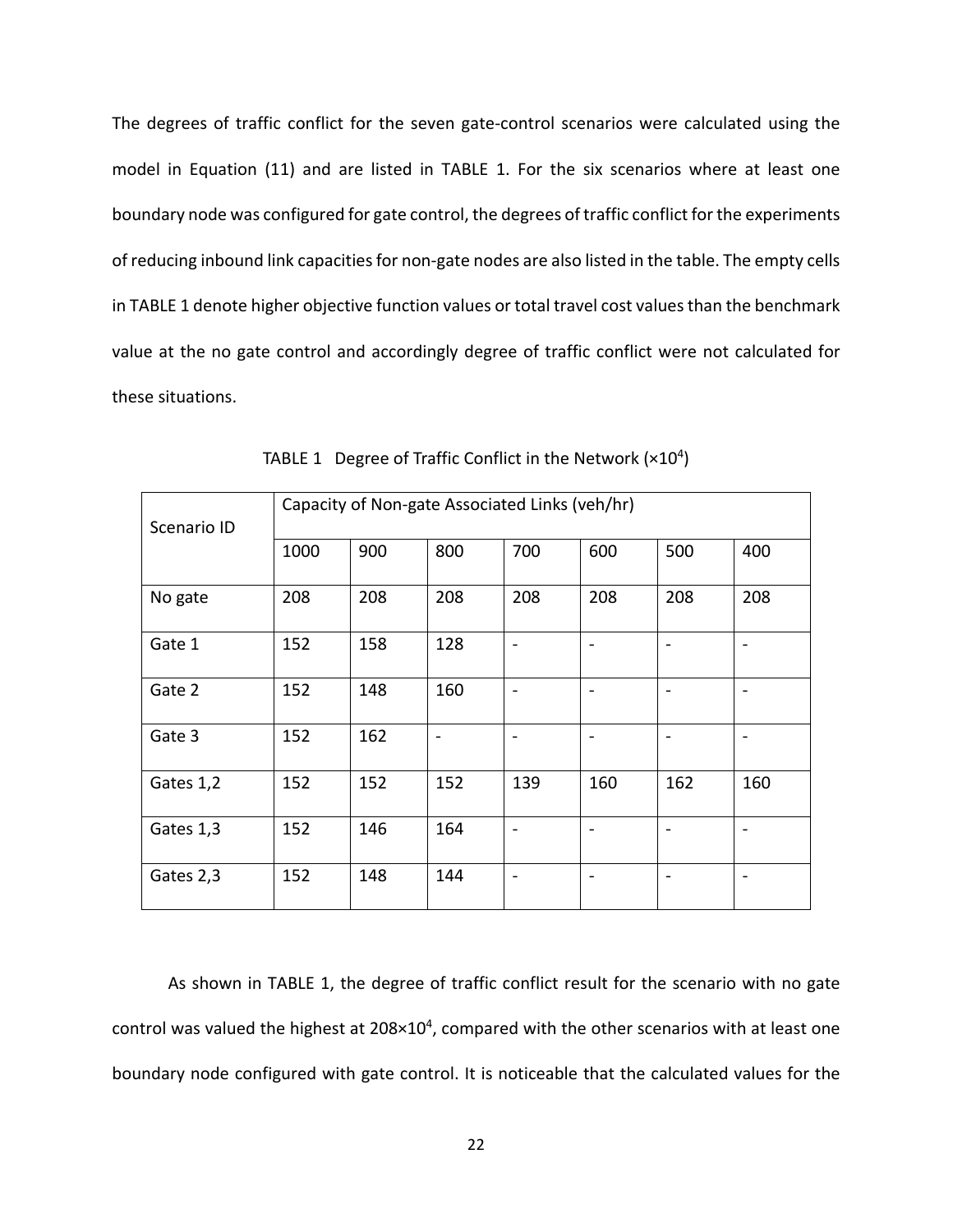degree of traffic conflict for almost all of six scenarios with effective gate controls show a decreasing trend as the capacities of the inbound links to the non‐gate nodes were reduced. This result confirms the earlier concerns by the authors that the "shortest-path" based traffic assignment may have underestimated the effect of traffic congestion due to the conflicts of trip routes and traffic movements especially within the PAZ zone. Among all the six gate control based scenarios, scenario Gate 1 could most effectively relieve the traffic conflicts and the calculated value for the degree of conflict under Gate 1 scenario was the smallest at 128×10<sup>4</sup>, which is about 38.5% reduction from the benchmark scenario of no gate control. Scenario Gates 1, 2 is the second best effective strategy among all by achieving 139×10<sup>4</sup> in the degree of traffic conflict. The scenario also exhibits a long scope for reducing the link capacity to the inbound links to the non‐gate nodes.

Although the theoretically built optimization model proves the effectiveness of using a gate control strategy to improve the traffic operation performance of an evacuation, the test network used in the experimental analysis was randomly selected and quite small in size. To overcome the drawback of a theoretical study, the gate control strategy was applied to a hurricane evacuation problem which was simulated in this study.

#### **4.2. Simulation Results**

#### *Simulation Program ‐DTALite*

The software used for this study is DTALite which is a mesoscopic dynamic traffic assignment modeling tool developed and maintained by researchers at the DTALite Laboratory led by Dr.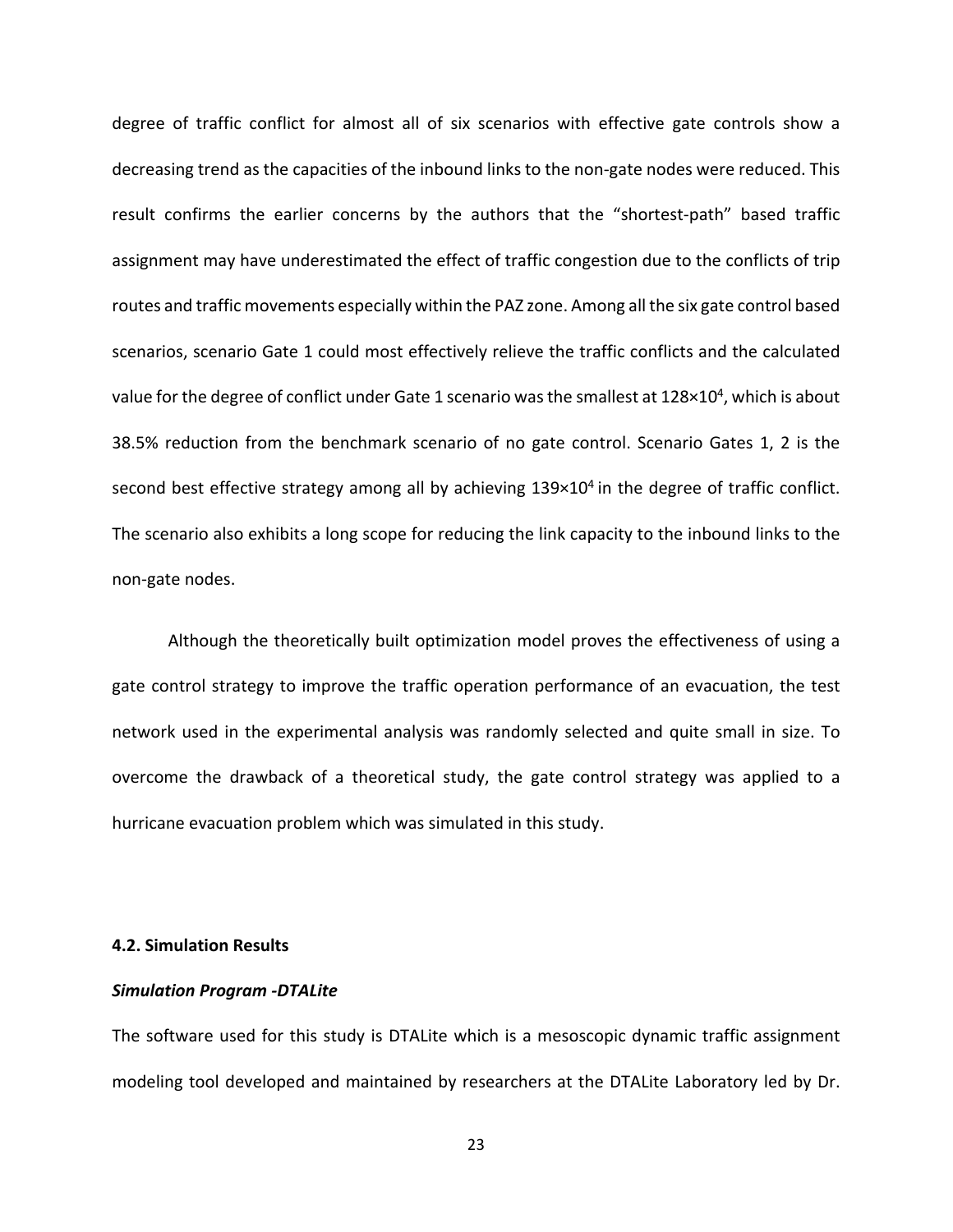Xusong Zhou of the School of Sustainable Engineering and the Built Environment at Arizona State University (*16, 17*).

Based on a mesoscopic simulation‐assignment framework, DTALite uses a computationally simple but theoretically rigorous traffic queuing model in its lightweight mesoscopic simulation engine. To reduce data preparation efforts, it only requires a minimal set of static traffic assignment data and some time‐dependent OD demand pattern estimates. Its built-in parallel computing capability dramatically speeds-up the analysis process by using widely available multi-core CUP hardware. DTALite shares the same user-friendly front-end graphical user interface, NEXTA, with for DYNASMART‐P and TRANSIMS, which fully leveragesthe previous development efforts supported by the FHWA.

#### *Network Description*

Network and geographic data are usually obtained from a GIS database. The network used in this study included local collecting roads, major streets, arterial highways and freeways. Socio‐ demographic and behavioral data are typically obtained from a recent census. For this study, all data were provided by the Mississippi Department of Transportation (MDOT). In the Mississippi Gulf Coast region with 4,465 nodes, 12,199 links, and 453 traffic analysis zones (TAZ) in eleven counties was used and shown in FIGURE 6.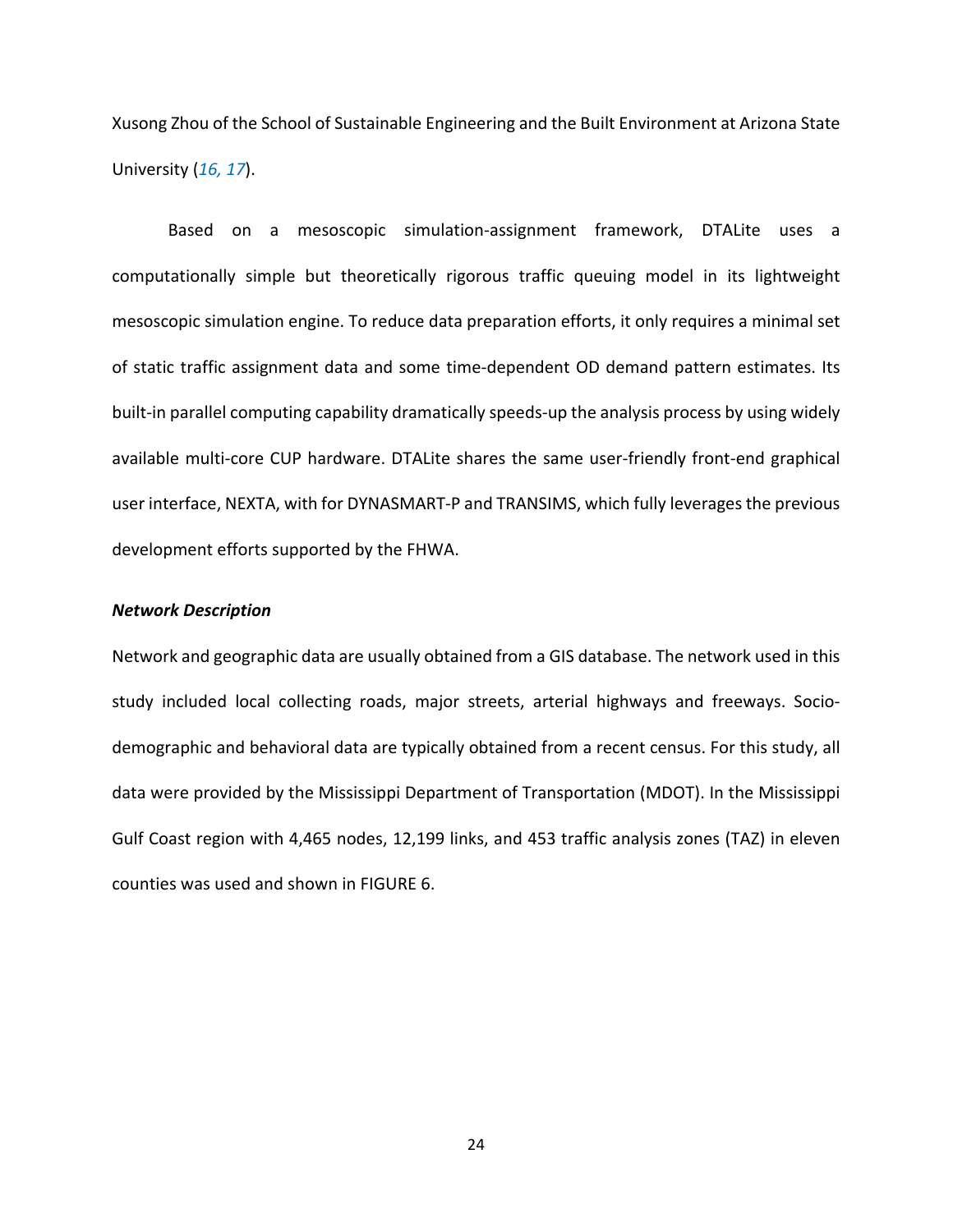

FIGURE 6 Hurricane evacuation network

#### *Evacuation Traffic OD Demand*

In this study, we assumed the emergency evacuation happened after the 60th minute in the five‐hour period of 14:00‐20:00 pm. Therefore the simulation duration was 300 minutes and two evacuation traffic demands started to be loaded concurrently at the 60th minute in simulation. Hancock, Harrison, and Jackson Counties (in the lower enclosed area in FIGURE 7, and Pearl River, Stone, and George Counties (in the upper enclosed area in FIGURE 7) were the counties mostly considered and treated as a subarea in danger of an imminent flooding threat in the hurricane evacuation in the study for the counties are in the vicinity of the sea water. As a matter of fact, the roads in these counties were mostly storm surged in the past hurricanes. There is a total population of 444,322 in these counties and the evacuation demand was estimated at 280,333 vehicles. Ten feasible gate locations were identified which are close to the major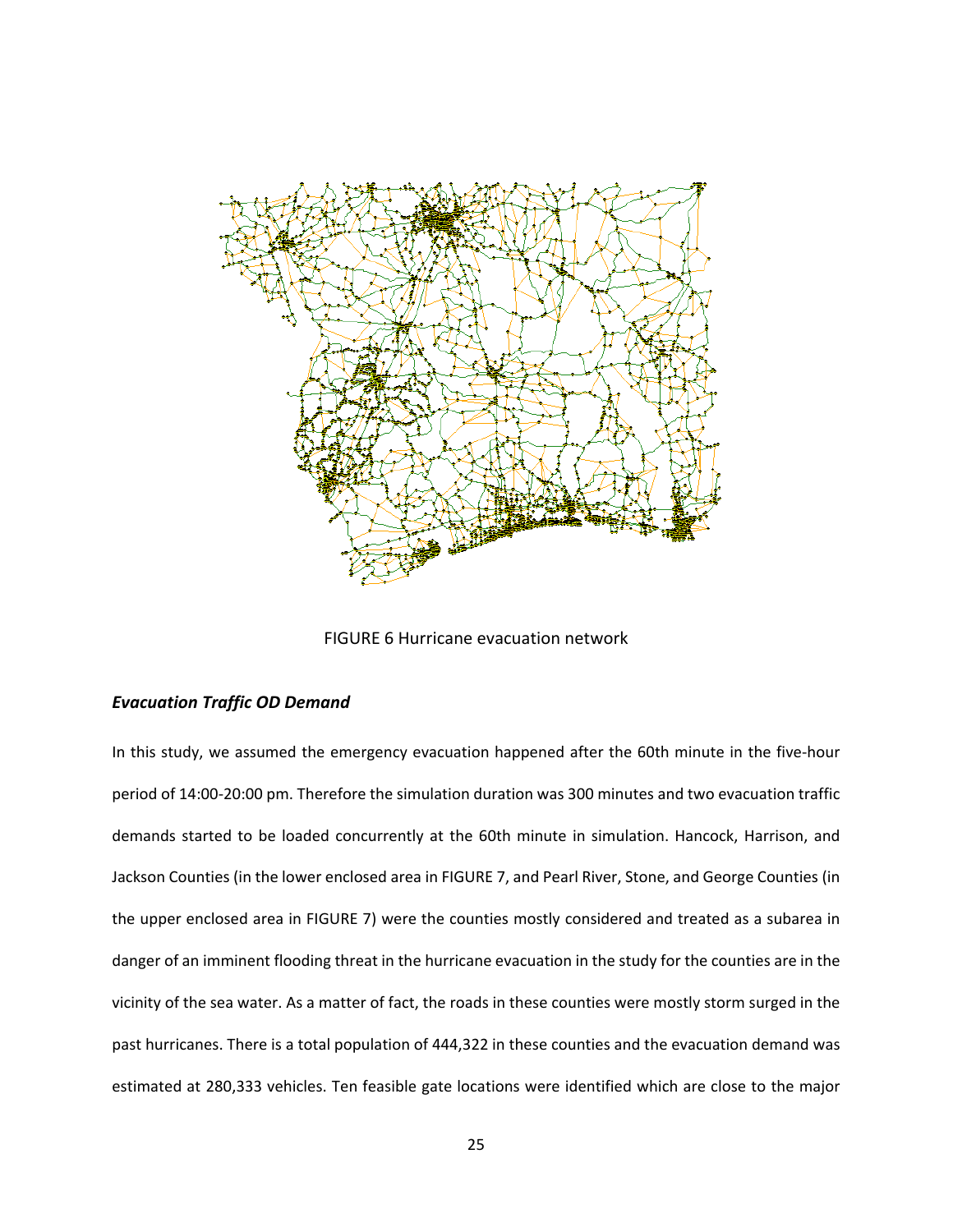highways and freeways designated as the hurricane evacuation routes by the Mississippi Department of Transportation.

# *Evacuation Trip Origin and Destination*

Before any evacuation trip could be generated, the origin and destination of the evacuation trip needed to be determined. Evacuation trip origins were determined based on the traffic analysis zones (TAZ) located in the PAZ. In this study, there were 252 TAZs in the PAZ that were seen as origins to produce evacuation traffic. On the other hand, evacuation trips were assumed to have destinations in TAZs with highway entrances. In this study, the 11 TAZs with Mississippi Highway 43, US Highway 49, US Highway 98, and Interstate 59 were chosen as destinations.



FIGURE 7 County bounty and potential gate locations

*Evacuation Trip Distribution*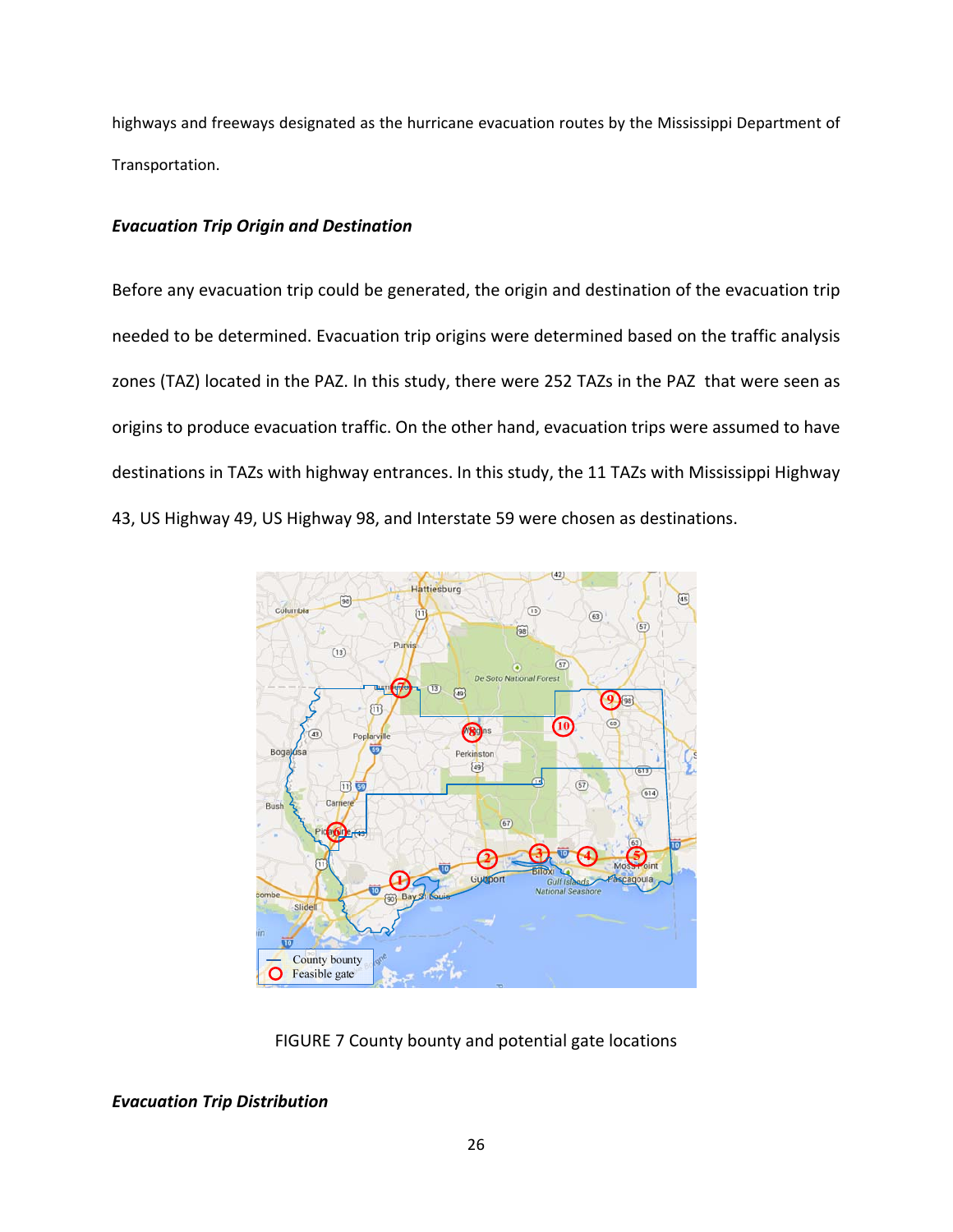Trip demand from each origin TAZ was assumed to distribute evenly over the available destination TAZ zones. With the trip production for the origin zone and trip attractions for the destination zones determined, the gravity model in TransCAD was applied to assign the evacuation traffic in equilibriums and to develop evacuation OD demand matrices over the traffic analysis zones. The OD demand matrices over the TAZ zones were then fed into DTALite for dynamic traffic assignment computation due to specific network and traffic management conditions.

#### *Gate Control Scenarios*

Four gate control scenarios were tested. 1) Scenario 1 selecting location 1, 2, 3, 6, 7, and 8 as the feasible gates; 2) Scenario 2 selecting location 3, 4, 5, 9, and 10 as the feasible gates; 3) Scenario 3 selecting all the locations as the feasible gates; and 4) Scenario 4 without using a gate control strategy. The evacuation demand was increased in increments from 280,333 to 588,000 vehicles. Inbound and outbound link capacities for the gate nodes were increased by using the same traffic control methods mentioned earlier. The measures of effectiveness (MOE) for the evacuation performance are shown in FIGURE 8 and FIGURE 9. FIGURE 8 (a) and (b) show average travel times of the different gate control scenarios and FIGURE 9 (a) and (b) show average trip times of the different gate control scenarios.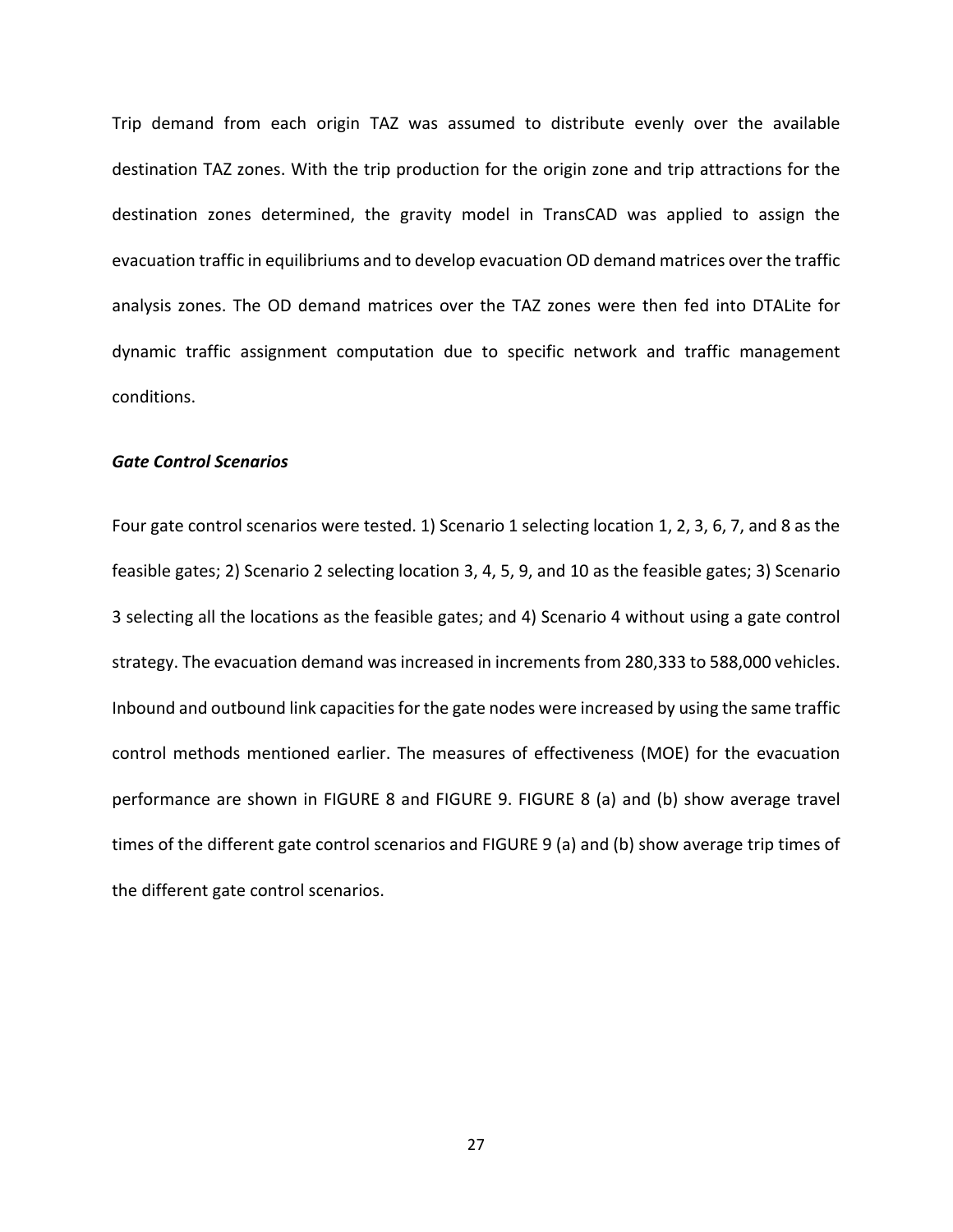

(b) Travel time of gate control scenarios

FIGURE 8 Average travel time of different gate control scenarios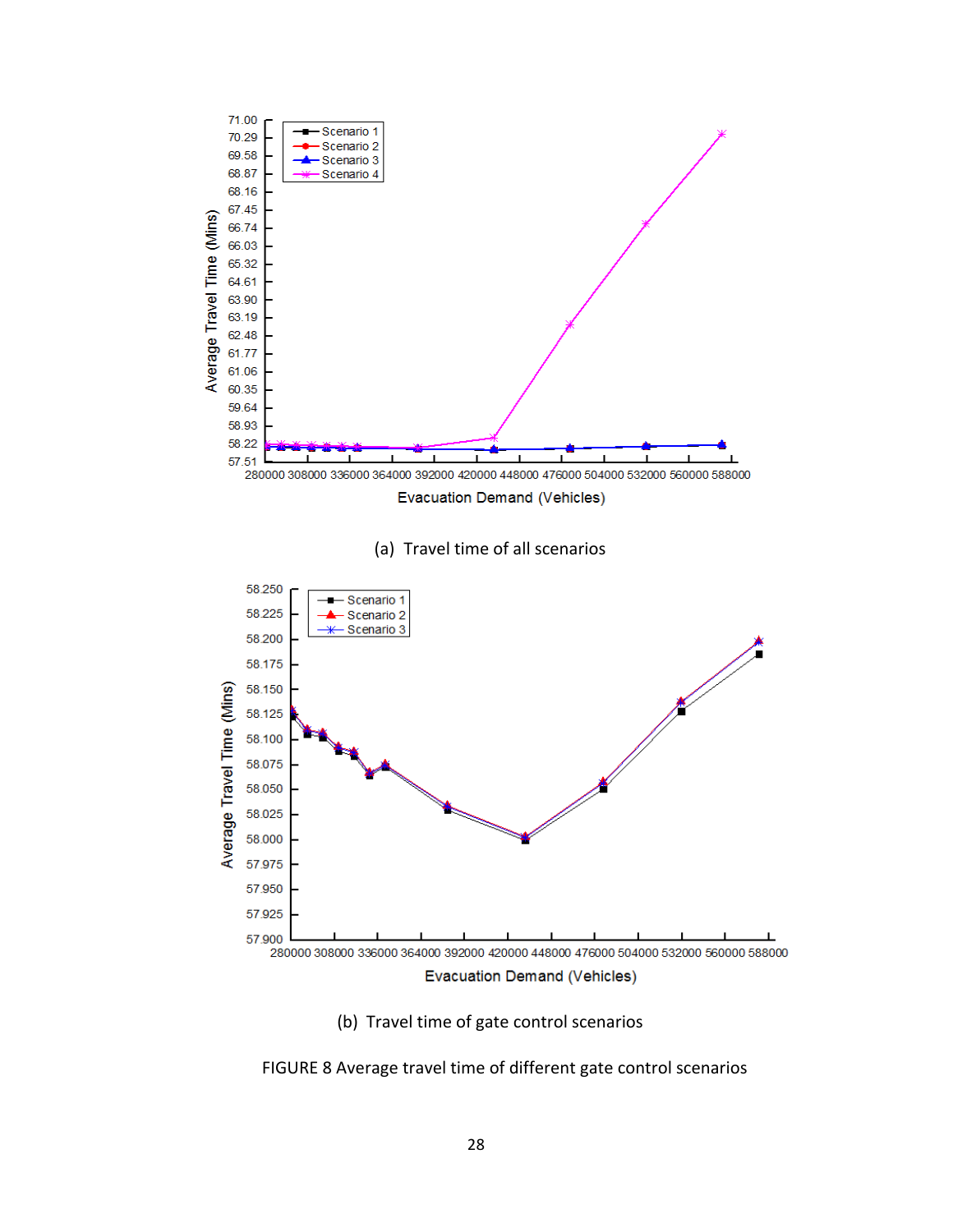

(b) Trip time of gate control scenarios

FIGURE 9 Average trip time of different gate control scenarios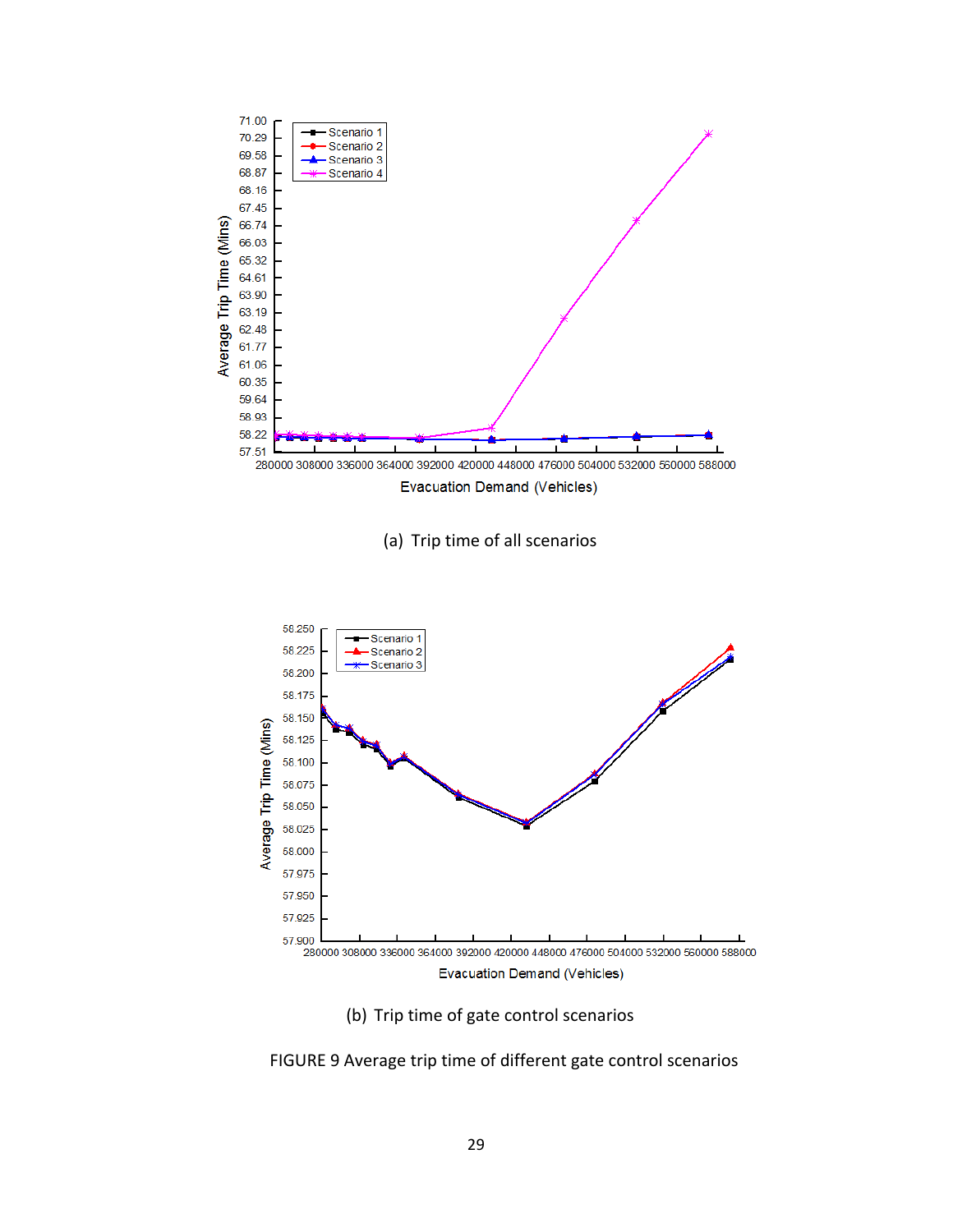The simulation results in FIGURE 8 and FIGURE 9 show that the average travel time and average trip time in Scenario 1 are smaller than that in other two scenarios by using the feasible gates. For a low evacuation demand, the average travel time and average trip time in the scenarios using the feasible gates are only a little lower than those of the no-gate scenario. But for a high evacuation demand (larger than 360,000 vehicles), the average travel time and average trip time in the scenarios using the feasible gates are obviously lower than those of the no‐gate scenario. The simulation results confirmed that the gate control strategy could improve the evacuation performance at a high evacuation demand by significantly reducing the average travel time and average trip time.

The simulation resuts in FIGURE 8 (b) and FIGURE 9 (b) also show that when the evacuation demand approaches to around 430,000 vehicles, the average travel time and average trip time would have a reducing trend followed by rising curves. The reducing trend observation may be due to the flexibility of allowing evacuees to change destinations to a nearest exit gate point on the boundary of the subarea. Since the traffic signals at intersections were all assumed to be operated at fully actuated conditions with optimal signal timing based on traffic volumes, the simulation results should be considered as "at best" situations. However, it should be mentioned that in reality a link capacity enhancing traffic control strategy such as a contra‐flow deployment on an evacuation corridor must be coupled or coordinated with proper traffic operations actions at important nodes such as an urban intersection (e.g., traffic signalization and/or law enforcement) or a ramp access point (e.g., ramp metering) to a freeway to increase the system network capacity in order to improve evacuation performance.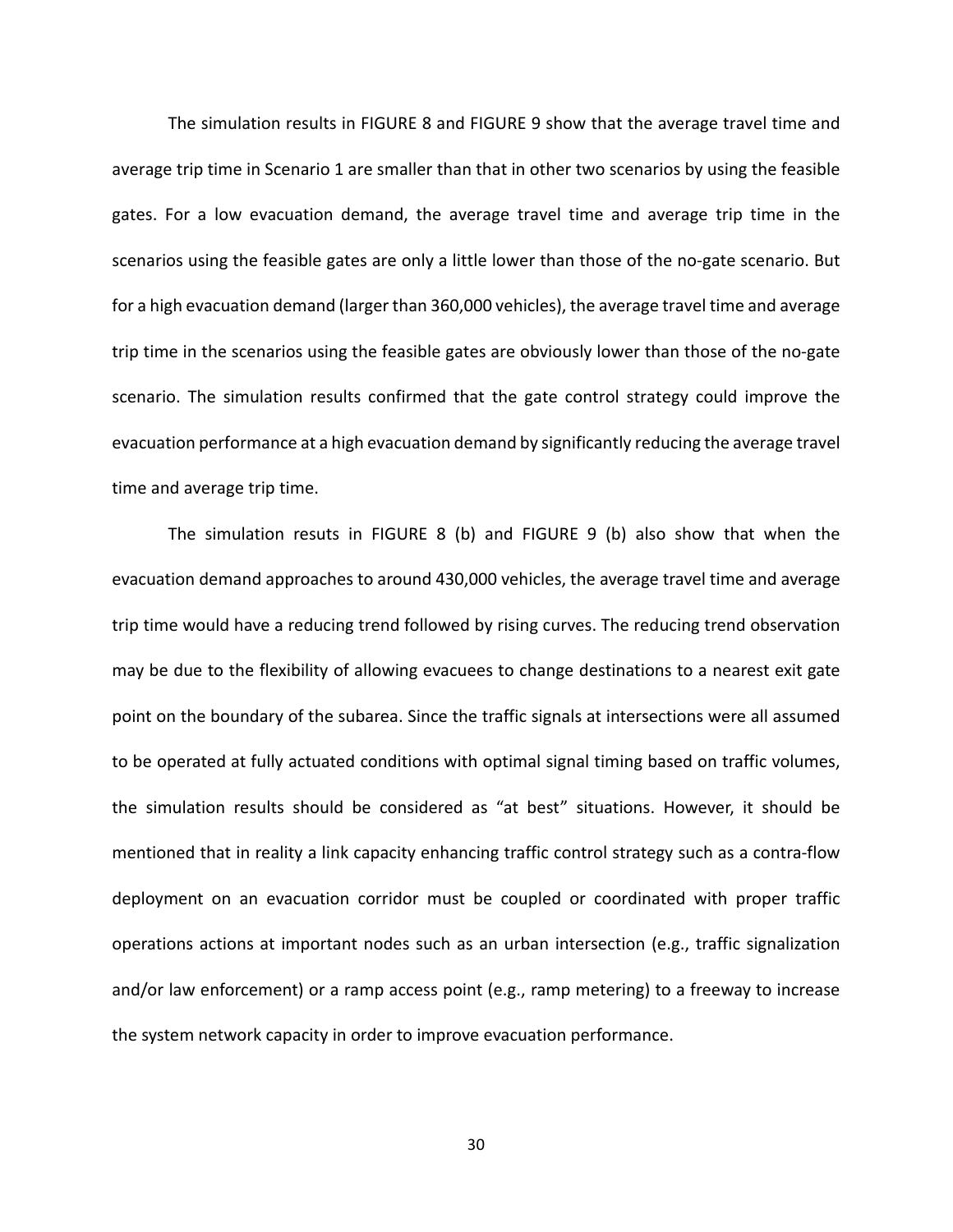# **5. Conclusions and Recommendations**

This study proposed an optimization model to obtain improved traffic flow assignment with a minimization of the total travel cost in a localized no‐notice evacuation network. The gate control strategy was introduced as constraints in the optimization model by increasing the link capacity connected to the selected gate nodes and decreasing the link capacities of inbound links to the non‐gate nodes. Flow equilibriums, evacuation traffic demand, and link/node capacities were also considered in the model to theoretically establish the model. Numerical experiments were conducted to verify the effectiveness of the model by showing the evacuation traffic flow assignment results with improved travel costs and reduced degrees of traffic conflicts that may result in congestion. Based on the study we also have the following observations:

- (1) Numerical experiment results show that the implementation of a gate control strategy by increasing the capacities of the inbound and outbound links of the selected node(s) on the PAZ boundary while reducing the capacities of the inbound links to the non‐gate nodes on the PAZ boundary could effectively decrease the total travel cost and reduce the degree of conflicts of traffic movements and trip routes inside the PAZ of the network by guiding the evacuees to evacuate from the PAZ through the gate nodes on or near the PAZ boundary;
- (2) Numerical experiment results show that in a no‐notice or short notice evacuation for a PAZ, in which node(s) on the boundary are selected for gate control impacts the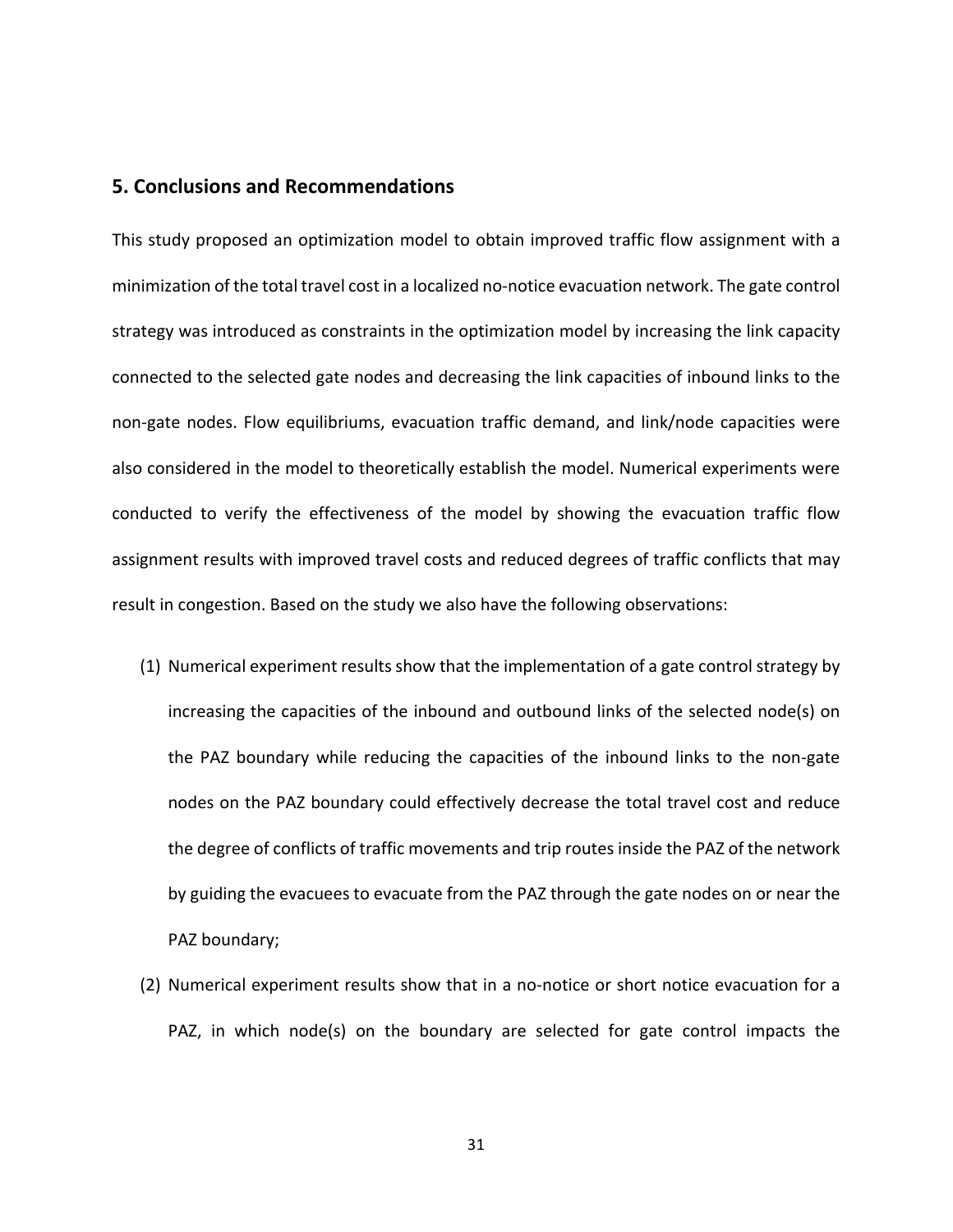evacuation performance. The results also show that the number of nodes selected for a gating strategy may also impact the evacuation performance;

(3) Traffic simulations of an evacuation problem with a large scale network show that applying the gate control strategy could effectively improve the evacuation performance.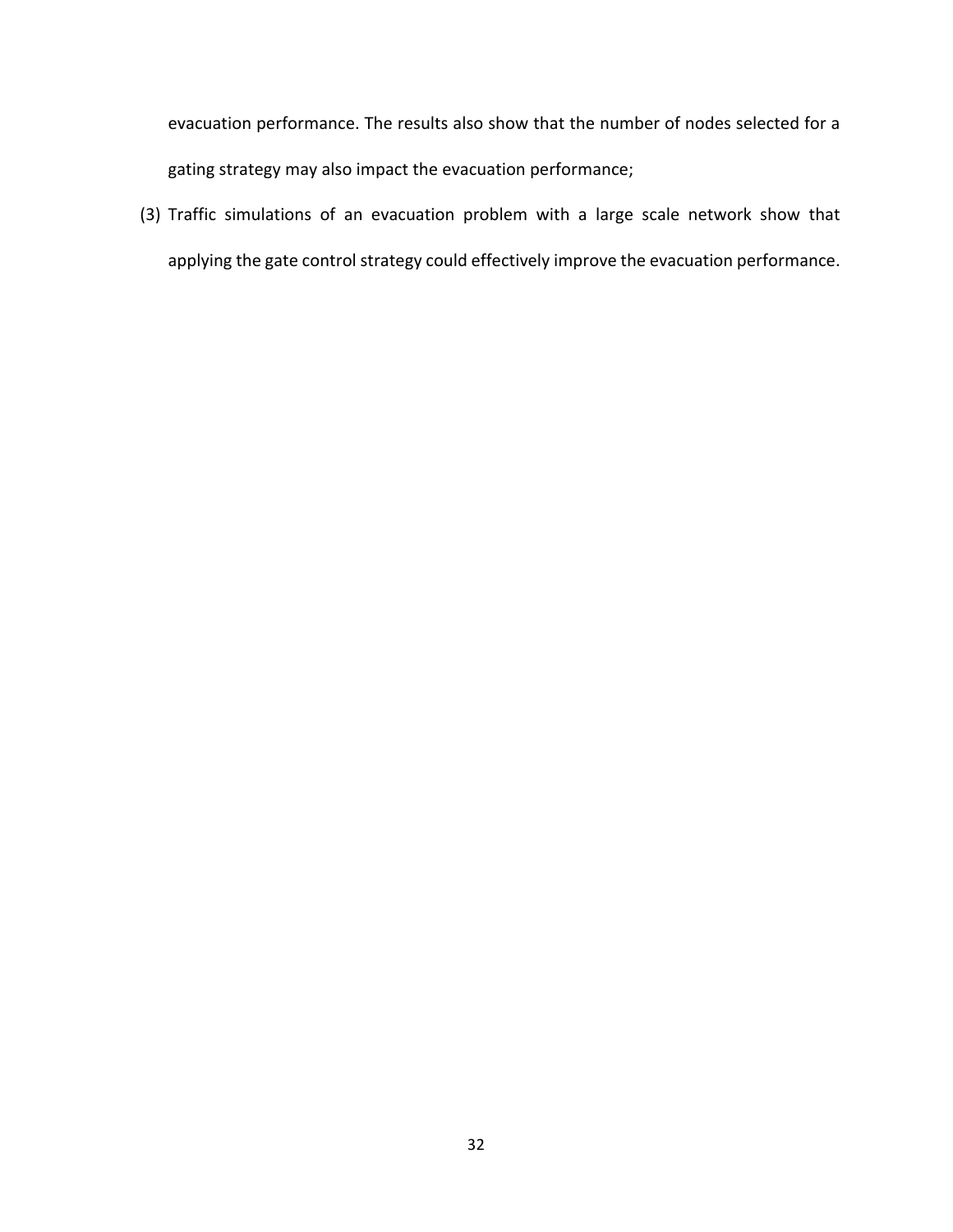# **References**

- 1. Zimmerman, C., R. Brodesky, and J. Karp. Using Highways for No‐Notice Evacuations: Routes to Effective Evacuation Planning Primer Series. Report No. FHWA‐HOP‐08‐003, *Federal Highway Administration, USDOT*, Washington, D.C., November, 2007.
- 2. Murray‐Tuite, P.M., and B. WolshonEvacuation Transportation Modeling: An Overview of Research, Development, and Practice. *Transportation Research Part C*, Vol. 27, 2013, pp. 25– 45.
- 3. Wang, F., L. Bu, C. Li, and R. Guo. Study of the Effects of Evacuation Routes and Traffic Management Strategies in Short‐notice Emergency Evacuation in Downtown Jackson. In *Transportation Research Record: Journal of the Transportation Research Board*, Transportation Research Board 93rd Annual Meeting, Washington, D.C., January, 2014.
- 4. Wolshon, B. One‐way‐out: Contra‐Flow Freeway Operation for Hurricane Evacuation. *Natural Hazards Review*, Vol. 2, No. 3, 2001, pp. 105–112.
- 5. Hanna, S., S. Dharmavaram, J. Zhang, I. Sykes, H. Witlox, S. Khajehnajafi, and K. Koslan. Comparison of Six Widely‐Used Dense Gas Dispersion Models for Three Recent Chlorine Railcar Accidents. *Process Safety Progress*, Vol. 27, No. 3, 2008, pp. 248‐259.
- 6. Zhu, T.T., Y.F., Jia, X.B. Chao, M. Frihi, and M. Hammouri. Development of NCCHE Chemical Spill Incident Database. *National Center for Computational Hydroscience and Engineering.* Technical Report No. NCCHE‐SERRI‐TR‐2009‐04, 2009.
- 7. Long, K.J., F.J. Zajaczkowski, S.E. Haupt, and L.J. Peltier. Modeling a Hypothetical Chlorine Release on a College Campus*. Journal of Computers*, Vol.4, No.9, 2009, pp. 881–890.
- 8. Urbina, E., and B. Wolshon. National Review of Hurricane Evacuation Plans and Policies: A Comparison and Contrast of State Policies. *Transportation Research Part A*, Vol. 37, No.3, 2003, pp. 257–275.
- 9. Qiao, F., R. Ge, and L. Yu. Evacuation Modeling in Small and Dense Area. In *The 88th TRB Annual Meeting*. CD‐ROM, Transportation Research Board, Washington DC, 2009